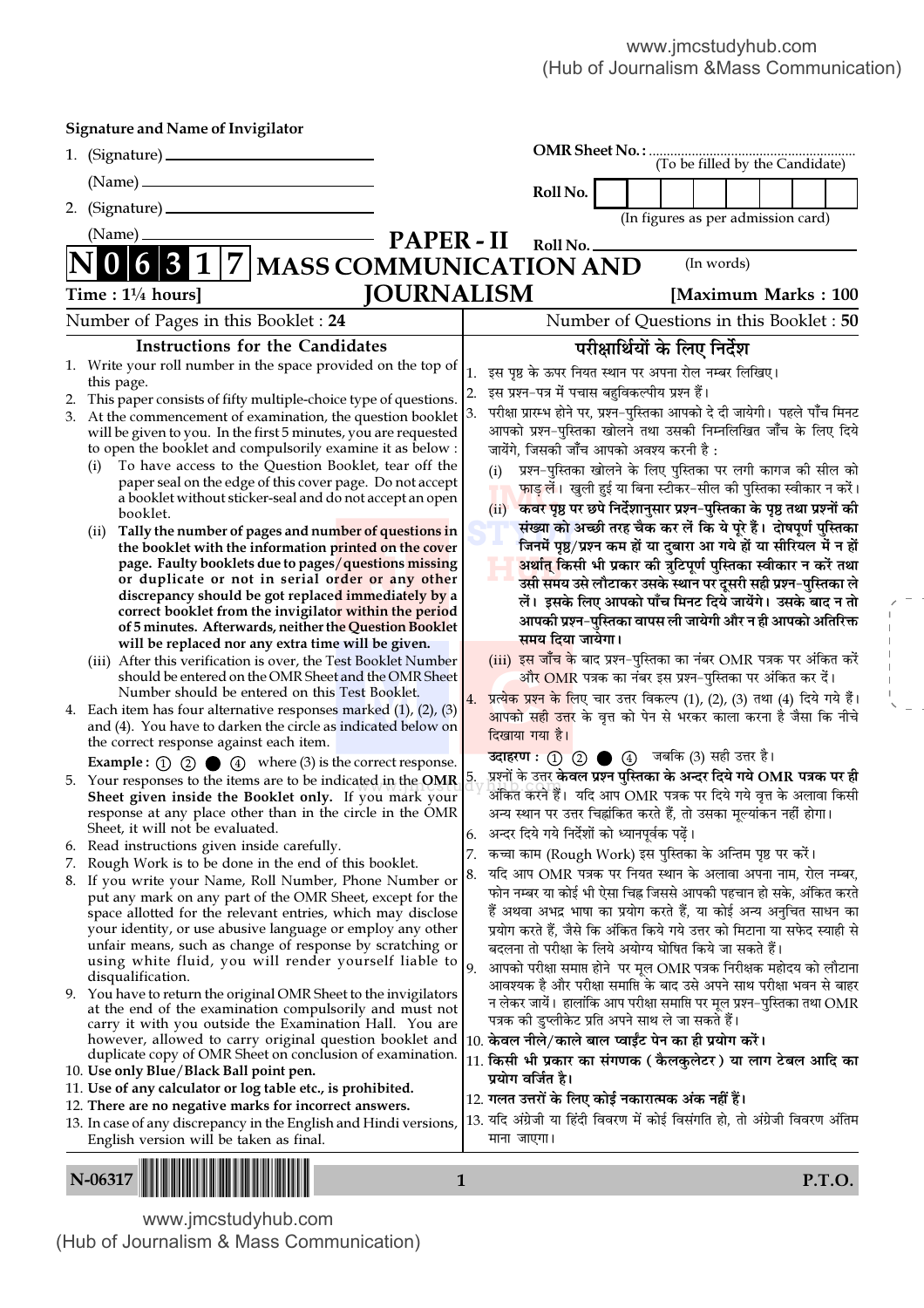## MASS COMMUNICATION AND JOURNALISM

## PAPER - II

Note : This paper contains fifty (50) objective type questions of two (2) marks each. All questions are compulsory.

| 1. | Aurobindo Ghosh's Journal was : |  |  |  |  |
|----|---------------------------------|--|--|--|--|
|----|---------------------------------|--|--|--|--|

- (1) Satyavadini (2) Dharma
- (3) Swadesimitran (4) Bala Bharathi

2. **IMC** are arbitrary, abstract and represent unseen phenomena.

**STYDY** (1) Symbols (2) Signs **HUB** (3) Rules (4) Codes

3. Priming effect of Leonard Berkowitz focusses on :

- (1) Political manipulations (2) Television Violence
- **M C** (3) Individualism (4) Personal Relations

4. Who is the author of the book 'Pen as my sword'?

- (1) K. Rama Rao MWW.jmcs(2) dys.K. Raun
- (3) M. Chalapathi Rao (4) S. Prakasa Rao

5. The information processing theory argues that our cognitive resources are :

| $(1)$ Large | (2) Superflous |
|-------------|----------------|
| (3) Limited | (4) Unreliable |

6. The positioning of news stories to highlight some aspects of a political issue is known as :

- (1) Frame of reference (2) Semantic noise
- N-06317 !N-06317-PAPER-II! <sup>2</sup> Paper-II (3) Homophily (4) Priming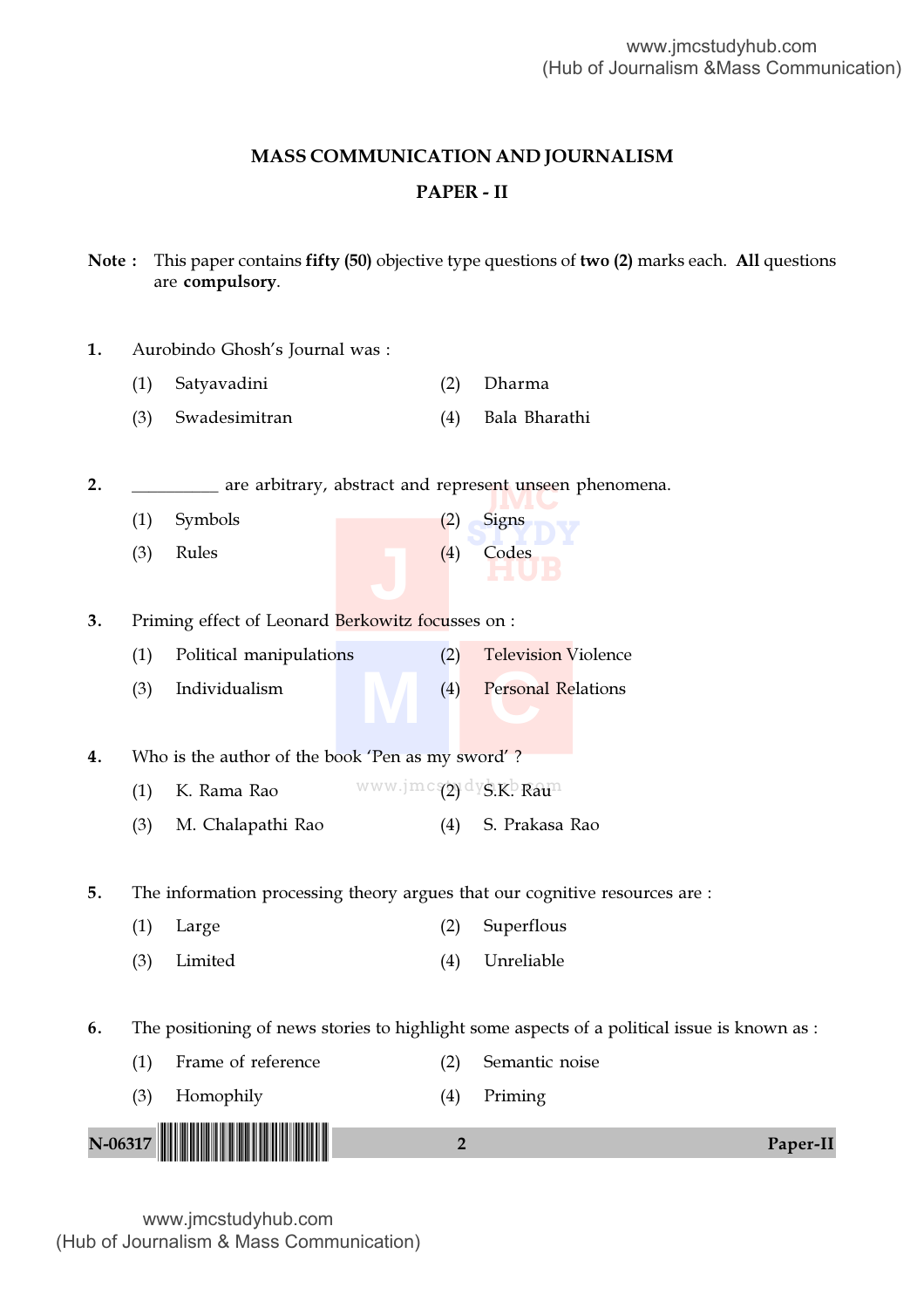# जनसंचार और पत्रकारिता

## प्रश्नपत्र $-II$

- नोट: इस प्रश्नपत्र में **पचास (50)** बहु-विकल्पीय प्रश्न हैं। प्रत्येक प्रश्न के **दो (2)** अंक हैं। सभी प्रश्न अनिवार्य हैं।
- अरबिंदो घोष की पत्रिका थी :  $1.$ 
	- सत्यवादिनी  $(1)$  $(2)$ धर्म
	- स्वदेशीमित्रान  $(3)$  $(4)$  बाल भारती

यादृच्छिक है, जो अदृश्य परिघटना का सा<u>र है और उ</u>से प्रस्तुत करता है।  $2.$ 

संकेत प्रतीक  $(2)$  $(1)$  $(4)$  कोड नियम  $(3)$ 

लियोनार्ड बर्कोविट्ज का प्राथमिक<mark>ता का प्रभाव निम्न</mark>लिखित में से किस पर प्रकाश डालता है?  $3.$ 

(2) टेलीविजन हिंसा राजनीतिक छल प्रपंच  $(1)$  $(4)$  वैयक्तिक संबंध  $(3)$ व्यक्तिवाद

'पैन ऐज माई सौर्ड' नामक पुस्तक के लेखक निम्नलिखित में से कौन हैं ?  $4.$ 

 $(1)$ कोटमराजू रामा राव www.jmcstudyhub.com एस.के. राव एम. चेलापति राव एस. प्रकाश राव  $(3)$  $(4)$ 

सूचना प्रक्रिया सिद्धान्त यह तर्क देता है कि हमारे ज्ञात संसाधन हैं : 5.

| $(1)$ व्यापक | (2) अतिरिक्त   |
|--------------|----------------|
| (3) सीमित    | (4) अविश्वसनीय |

समाचार लेखों को इस प्रकार रखना कि उनसे राजनीतिक मुद्दे के कुछ पहलुओं को उजागर किया जाए, निम्नलिखित 6. में से क्या कहलाता है ?

| (3) होमोफिली          | (4) प्राथमिकता      |
|-----------------------|---------------------|
| $(1)$ संदर्भ का दायरा | (2) अर्थविषयक संकेत |
|                       |                     |

Paper-II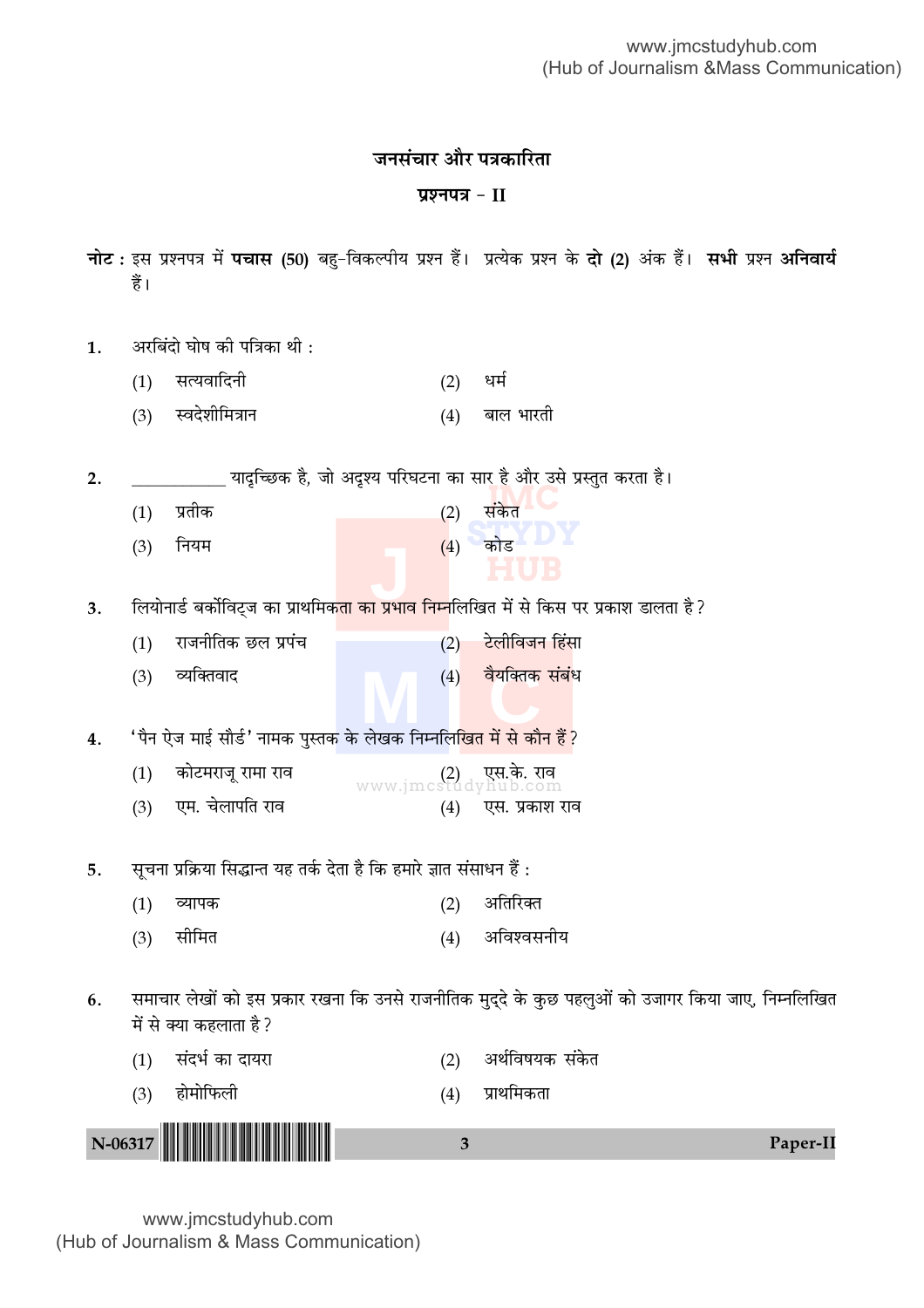**10.** The lack of access to communication technology among people of different races, the poor, the disabled and the rural communities is known as : **Technically savvy**<br>Digital divide (1) Interdependent systems exchange information  $_{\text{om}}$ **M C** N-06317 !N-06317-PAPER-II! <sup>4</sup> Paper-II 7. Which folk drama is known for its humour and social criticism ? (1) Yakshagana of Karnataka (2) Nautanki of Uttar Pradesh (3) Kariyala of Himachal Pradesh (4) Mohiniyattam of Kerala 8. Deliberate manipulation of communication was referred to as : (1) Campaigning (2) Propaganda (3) Advertising (4) Gossip 9. The concept of structural violence as related to mass communication can be traced to : (1) Johann Galtung (2) Jacob Thompson (3) William Parker (4) Mark Pearson (1) Group conformity  $(2)$ (3) Group deviance  $(4)$ 11. The 'Copyright day' is observed on : (1) February 01 (2) October 15 (3) July 05 (4) April 23 12. Holism refers to : (2) Consists of sub-systems and supra-system affects every other part (3) System have boundaries that separate them (4) Interpenetrating systems freely exchange information 13. Logo is an identifying mark of a : (1) Product (2) Company (3) Person (4) Purchaser 14. Bernard Berelson developed the research method : (1) Content analysis (2) Telephone interview (3) Action research (4) Focus group discussion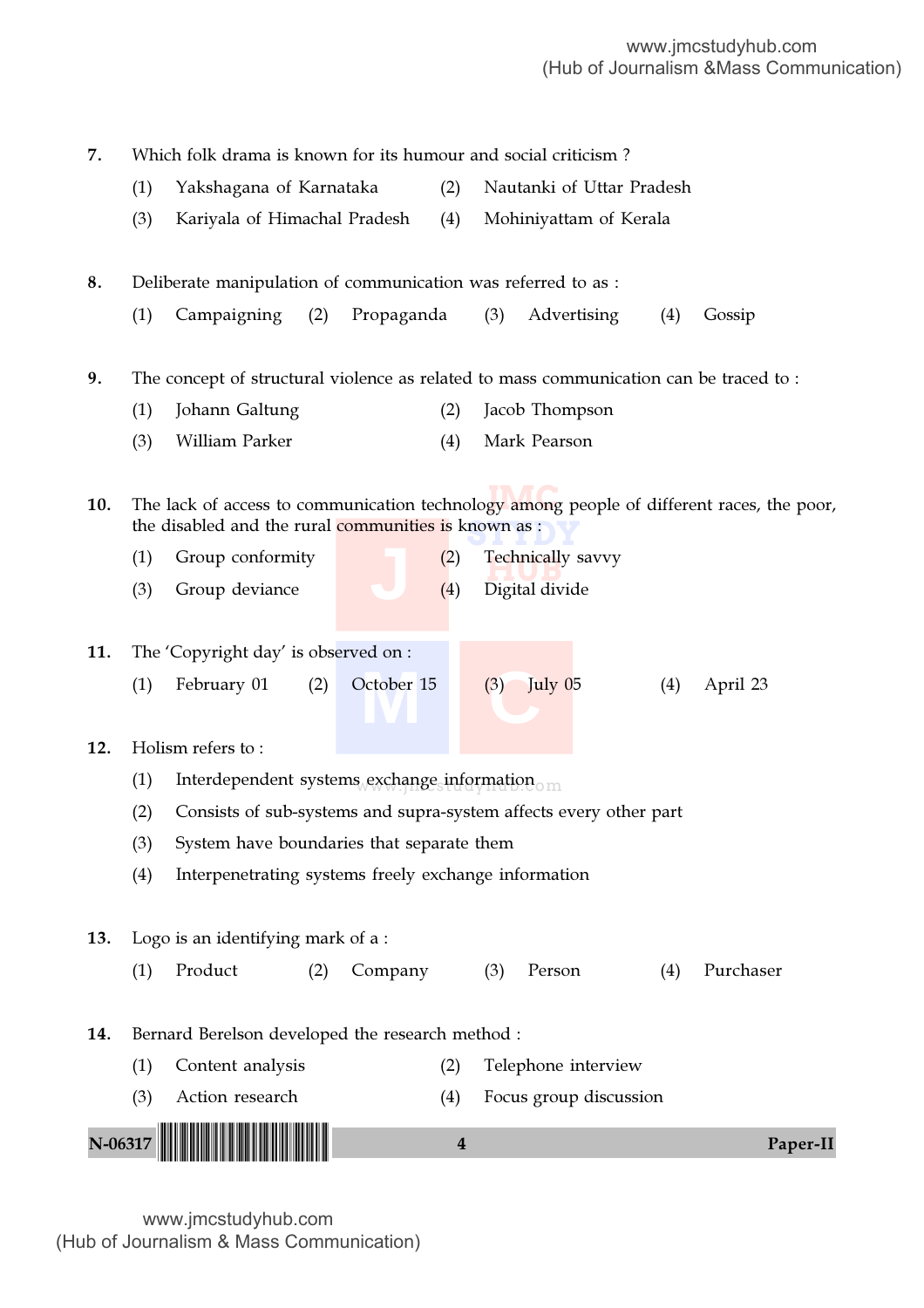10. अलग–अलग नस्लों, गरीबों, अपंग लोगों और ग्रामीण समुद<mark>ाय के लोगों में संचार प्रौद्योगिकी तक पहुँच की कमी को</mark> **STYDY** <mark>तकनीकी ल</mark>लक (1) **स्वतंत्र प्रणाली विनियम सूचना** $_{\rm{www.jmctudyhub.com}}$ <u>15 अक्तूबर को</u> N-06317 <sup>5</sup> Paper-II !N-06317-PAPER-II! 7. निम्नलिखित में से कौन−सा लोक नाटक हंसी−मजाक और सामाजिक आलोचना के लिए जाना जाता है ? (1) कर्नाटक का यक्षगान (2) उत्तर प्रदेश की नौटंकी (3) Á"◊Êø‹ ¬˝Œ‡Ê ∑§Ê ∑§Á⁄UÿÊ‹Ê (4) ∑§⁄U‹ ∑§Ê ◊ÊÁ"ÁŸÿ≈˜U≈U◊ 8. संचार से जानबूझकर की गयी छेड़ाछाड़ी को कहा जाता था : (1) अभियान (2) प्रचार (3) विज्ञापन (4) अफवाह 9. जनसंचार से सम्बन्ध ढांचागत हिंसा का स्रो इंगित होता है: (1) जोहान गेलटुंग (2) जेकाब थौमसन (3) विलियम पारकर (4) मार्क पियरसन निम्नलिखित में से किसके रूप में <mark>जाना जाता है?</mark>  $(1)$  समूह अनुरूपता  $(2)$ (3) समूह विपथन (4) हिजिटल विभाजन  $11.$  'कॉपीराइट दिवस' मनाया जाता है : (1) 01 फरवरी को  $(2)$  15 अक्तूबर को  $(3)$  05 जुलाई को  $(4)$  23 अप्रैल को 12. संपूर्णता से तात्पर्य है: (2) प्रत्येक अन्य भाग पर उप−प्रणाली और उच्च प्रणाली का प्रभाव बना रहना (3) प्रणाली की सीमाएं होती हैं जो उन्हें पृथक करती हैं (4) मुक्त विनिमय सूचना की अंत:प्रविष्टि प्रणाली 13. लोगो निम्नलिखित में से किसका पहचान चिह्न है? (1) उत्पाद (2) कंपनी (3) व्यक्ति (4) क्रेता 14. बर्नार्ड बेरेल्सन ने निम्नलिखित में से किस अनुसंधान की विधि विकसित की है? (1) विषय-वस्तु विश्लेषण (2) टेलीफोन साक्षात्कार (3) क्रियानिष्ठ अनुसंधान (4) फोकस समूह चर्चा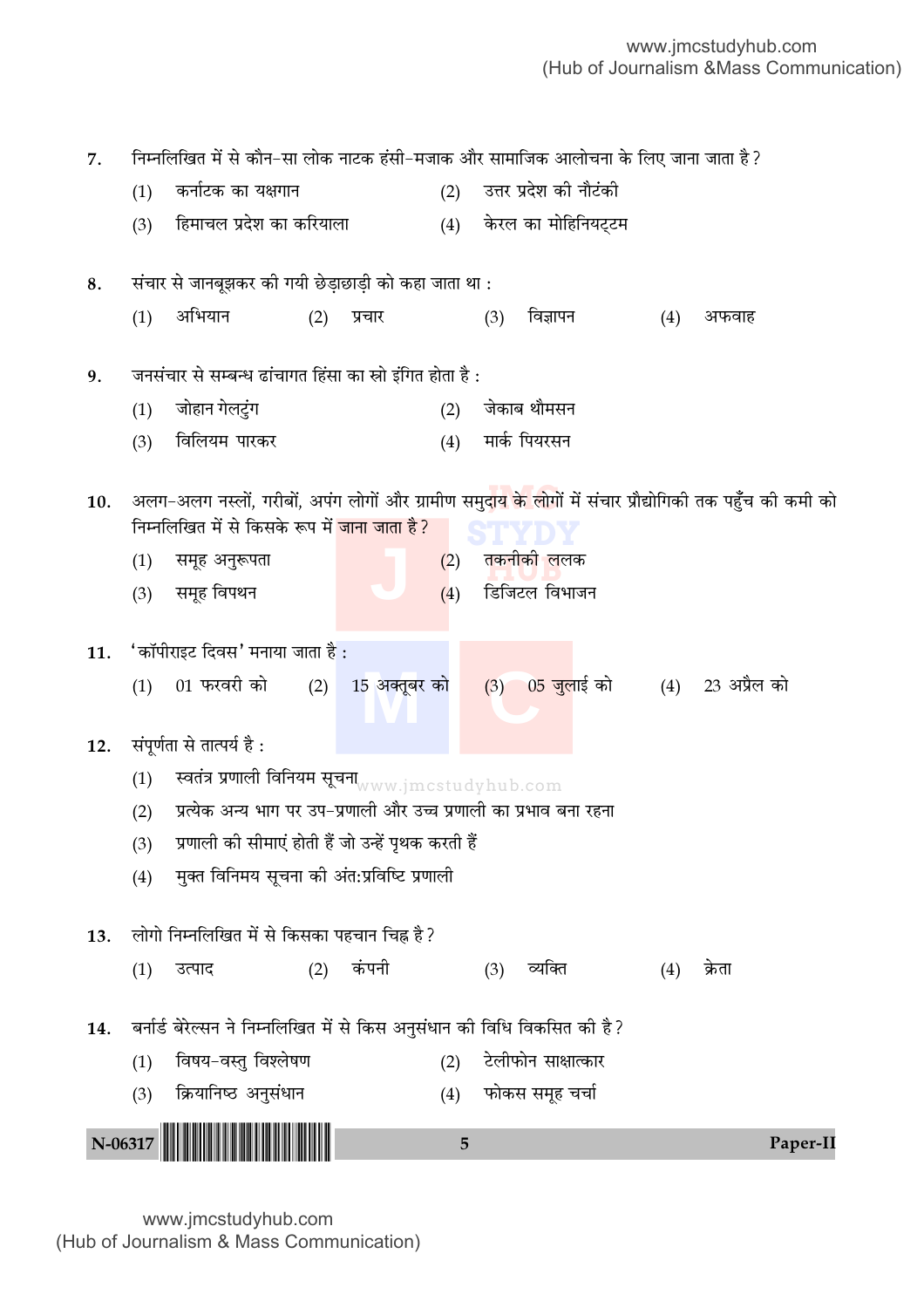| 15.     |     | Purposive Sampling is not amenable to:          |                     |                                                                                            |
|---------|-----|-------------------------------------------------|---------------------|--------------------------------------------------------------------------------------------|
|         | (1) | Field work                                      | (2)                 | Testing                                                                                    |
|         | (3) | Descriptive statistics                          | (4)                 | Inferential statistics                                                                     |
|         |     |                                                 |                     |                                                                                            |
| 16.     |     | The textuality of television is considered as : |                     |                                                                                            |
|         | (1) | Limited<br>(2)                                  | Indeterminate       | (3)<br>Monosemy<br>(4)<br>Inter-textual                                                    |
|         |     |                                                 |                     |                                                                                            |
| 17.     |     | The Limited Effect Theory was developed by:     |                     |                                                                                            |
|         | (1) | Coillion Cowper                                 | (2)                 | John Abraham                                                                               |
|         | (3) | Elihu Katz                                      | (4)                 | Joseph Klapper                                                                             |
|         |     |                                                 |                     |                                                                                            |
| 18.     |     |                                                 |                     | In innovation diffusion theory, those who directly influence early adopters are known as : |
|         | (1) | Rejectors<br>(2)                                | Enforcers           | (3)<br>Commentators (4)<br>Change agents                                                   |
|         |     |                                                 |                     |                                                                                            |
| 19.     |     | DPA is a news agency of                         |                     |                                                                                            |
|         | (1) | (2)<br>Spain                                    | Sweden              | Finland<br>(3)<br>(4)<br>Germany                                                           |
|         |     |                                                 |                     |                                                                                            |
| 20.     |     |                                                 | www.jmcstudyhub.com | Identify the scale which is simply a system of assigning numbers to events :               |
|         | (1) | Ordinal scale<br>(2)                            | Internal scale      | (3)<br>Nominal scale<br>(4)<br>Ratio scale                                                 |
|         |     |                                                 |                     |                                                                                            |
| 21.     |     |                                                 |                     | E.M. Rogers' work of 'diffusion of innovations' illustrates the power of :                 |
|         | (1) | Meta-analysis                                   | (2)                 | Content analysis                                                                           |
|         | (3) | Group analysis                                  | (4)                 | Cognitive effects                                                                          |
|         |     |                                                 |                     |                                                                                            |
| 22.     |     |                                                 |                     | Most commonly used method specially in studies relating to behavioural sciences :          |
|         | (1) | Observation Method                              | (2)                 | Survey Method                                                                              |
|         | (3) | Interview Method                                | (4)                 | Content Analysis Method                                                                    |
| N-06317 |     |                                                 | 6                   | Paper-II                                                                                   |
|         |     |                                                 |                     |                                                                                            |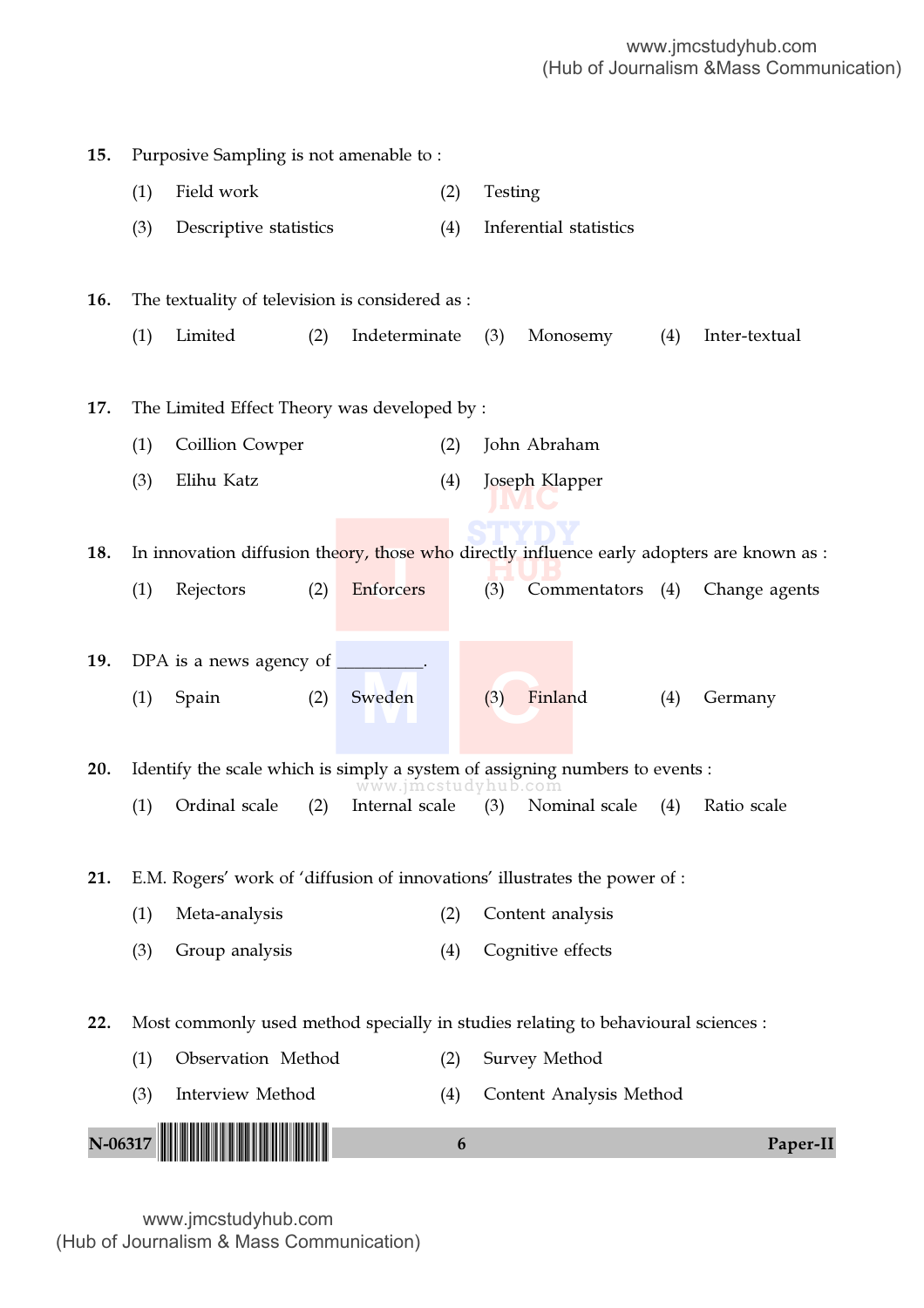सप्रयोजन प्रतिचयन निम्नलिखित स्थितियों में समाहित नहीं किया जा सकता है: 15.  $(1)$ फील्ड कार्य परीक्षण  $(2)$  $(3)$ विवरणात्मक सांख्यिकी  $(4)$ आनुमानित सांख्यिकी टेलीविजन की सारगर्भिता को समझा जाता है: 16. सीमित अमीप  $(4)$  $(1)$  $(2)$ (3) एकार्थ अंत: पाठ सीमित प्रभाव सिद्धान्त निम्नलिखित में से किसने विकसित किया था ? 17. कोलिन कॉपर  $(1)$  $(2)$ जॉन अब्राहम  $(3)$ एलि कट्ज  $(4)$ जोसेफ क्लैपर नवप्रवर्तन विसरण सिद्धान्त में जो <mark>प्रथम स्वीकारकर्ता</mark> को सीधे प्रभावित करते हैं : 18. (4) परिवर्तन अभिकर्ता अस्वीकारकर्ता (2) प्रवर्तक  $(3)$  वर्णनकर्ता  $(1)$ डी.पी.ए. निम्नलिखित में से किसकी एजेंसी है ? 19. (1) स्पेन फिनलैंड जर्मनी स्वीडन  $(2)$  $(3)$  $(4)$ घटनाओं को संख्या से निरूपित करने का मात्र एक प्रणाली के स्केल की पहचान कीजिए। 20. www.jmcstudyhub.c (4) रेशियो स्केल आर्डीनल स्केल  $(1)$ (2) इन्टरनल स्केल  $(3)$ नोमिनल स्केल लेखक ई.एम. रोजर ने अपनी रचना 'डिफ्यूजन ऑफ इनोवेशन' में निम्नलिखित की शक्ति का चित्रण किया है:  $21.$ मेटा-विश्लेषण  $(1)$  $(2)$ वस्त-विश्लेषण समूह-विश्लेषण  $(3)$ (4) संज्ञानात्मक प्रभाव व्यवहार विज्ञान से संबंधित अध्ययनों में विशेष रूप से अति सामान्य रूप से प्रयुक्त विधि है :  $22.$ सर्वेक्षण विधि प्रेक्षण विधि  $(1)$  $(2)$ विषय-वस्तु विश्लेषण विधि साक्षात्कार विधि  $(3)$  $(4)$ N-06317  $\overline{7}$ Paper-II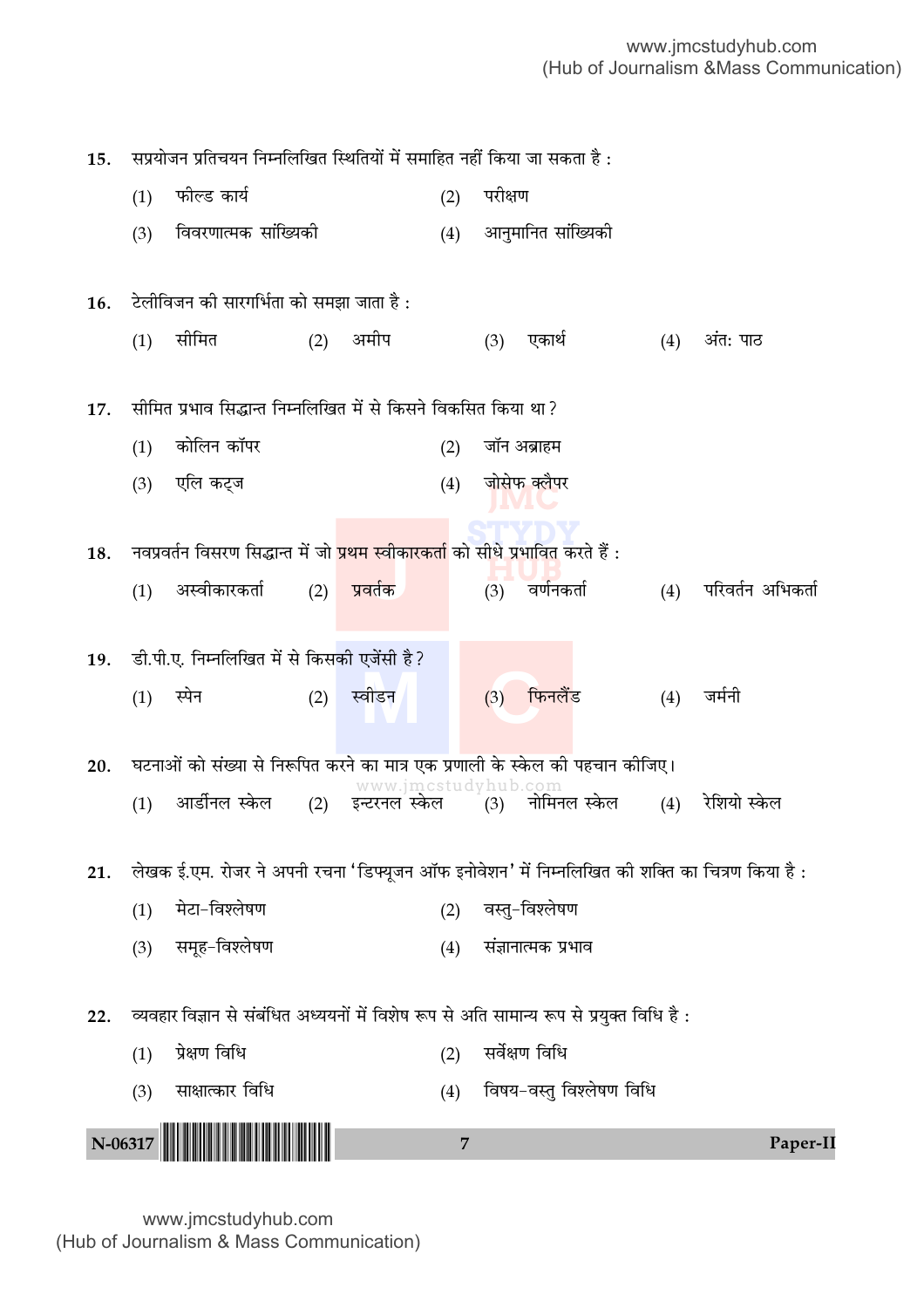- 23. "The need for decolonisation and democratisation of information and communication" was propagated by :
	- (1) The New World Information and Communication Order (NWICO)
	- (2) Monopoly of broadcasting
	- (3) The Marxist Theory of Media and Society
	- (4) Copyright Policies
- 24. The term, objectivity rituals, is used in :
	- (1) News reporting (2) Public relations
	- (3) Advertising (4) Cultural communication
- 25. Identify one of the key recommendations of the First Press Commission :
	- (1) Setting up of the office of Registrar of Newspapers of India
	- (2) Abolition of Press Council of India
	- (3) Introduction of Article  $19(1)(A)$
	- **HUB** *J* (1) (*A* spaper (4) Special privileges to newspaper owners

26. Assertion (A): The do-it-yourself digital tools offer an audience public control over media environment.

nt media mod<mark>els</mark> are resort to survive. **Reason (R)** : The dominant media models are resorting to unbridled supply of frivolous entertainment to survive.

**STYDY**

Code :

- (1) Both  $(A)$  and  $(R)$  are true.
- (2) Both  $(A)$  and  $(R)$  are true, but  $(R)$  is not the correct explanation of  $(A)$ .
- (3) (A) is true, but  $(R)$  is false.
- (4) (A) is false, but  $(R)$  is true.

27. Assertion (A) : Editorial neutrality and political detachment are a great journalistic tradition. **Reason (R) :** Partisan media systems result in an alliance between a section of the media

and government, which is a positive result.

Code :

- (1) Both  $(A)$  and  $(R)$  are true.
- (2) Both  $(A)$  and  $(R)$  are true, but  $(R)$  is not the correct explanation of  $(A)$ .
- (3) (A) is true, but  $(R)$  is false.
- (4) (A) is false, but  $(R)$  is true.

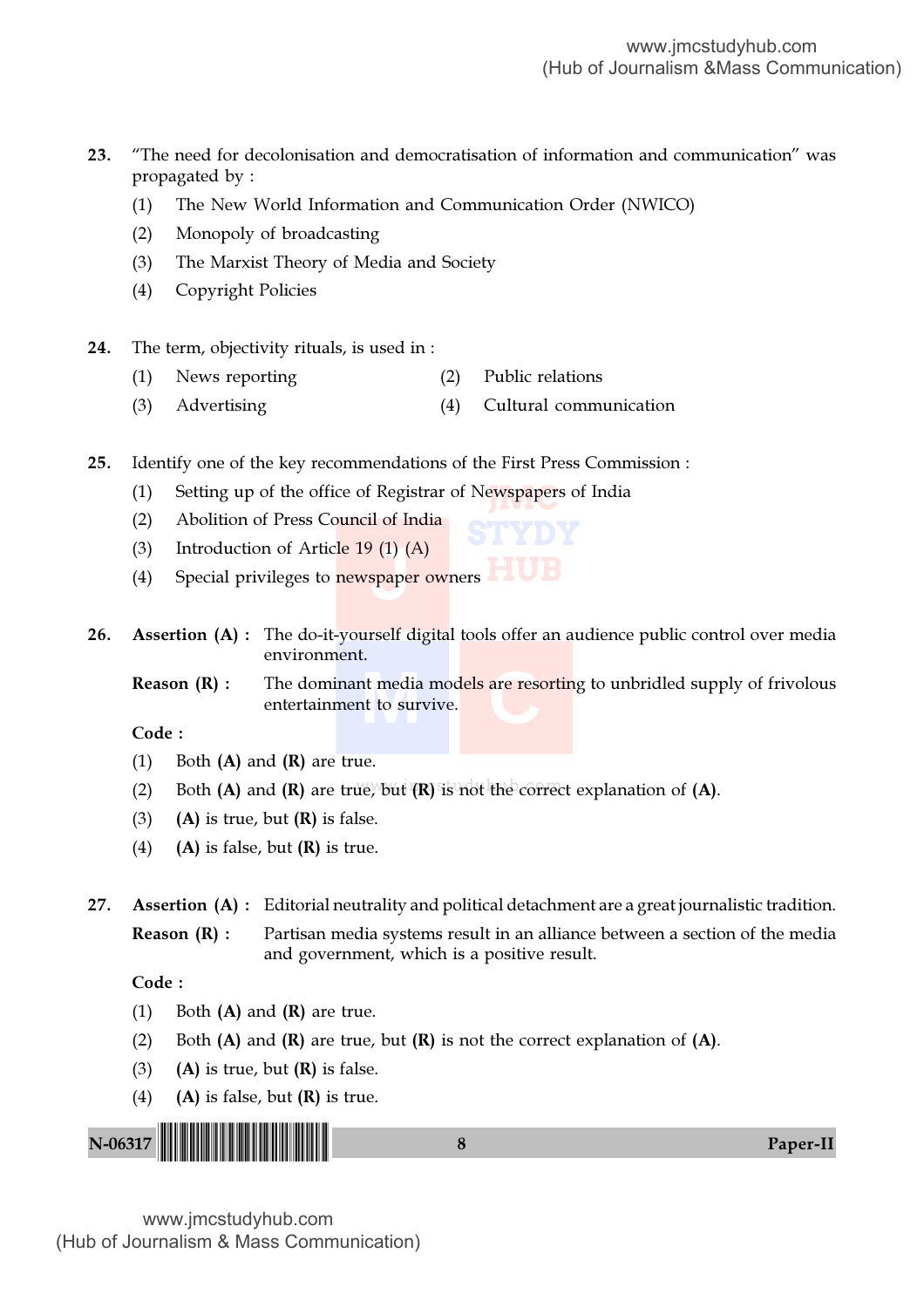''सूचना और संचार के उपनिवेशीकरण और लोकतंत्रीकरण की आवश्यकता'' का प्रतिपादन निम्नलिखित में से किसने 23. किया है? नव विश्व सूचना और संचार व्यवस्था (एन.डब्ल्यू.आई.सी.ओ.)  $(1)$ प्रसारण का एकाधिकार  $(2)$ मीडिया और समाज का मार्क्सवादी सिद्धान्त  $(3)$ कॉपीराइट नीतियाँ  $(4)$ 'वस्तुपरकता रीति-रिवाज' शब्दावली का प्रयोग निम्नलिखित में से किस में किया जाता है ? 24.

- (2) जन-संपर्क में समाचार रिपोर्टिंग में  $(1)$
- विज्ञापन में (4) सांस्कृतिक संप्रेषण में  $(3)$
- प्रथम प्रेस कमीशन की प्रमुख सिफारिश को चिह्नित कीजिए। 25.
	- भारतीय समाचारपत्र पंजीयक के कार्यालय की स्थापन<mark>ा</mark>  $(1)$
	- भारतीय प्रेस परिषद की समाप्ति  $(2)$
	- अनुच्छेद 19 (1) (क) ला<mark>गू करना</mark>  $(3)$
	- समाचारपत्र के स्वामियों क<mark>ो विशेष सुविधाएं</mark>  $(4)$

अभिकथन (A) : स्व-संचालित डिजिटल उपकरण मीडिया परिदृश्य पर श्रोताओं के नियंत्रण को संभव करता है। 26. प्रभावी माध्यम अपने अस्तित्व <mark>को बनाए रखने के</mark> लिए हल्के मनोरंजन कार्यक्रमों को प्रसारित तर्क (R) : करते हैं।

कूट :

- (1) (A) और (R) दोनों सही हैं।
- (A) और (R) दोनों सही हैं, लेकिन (R), (A) की सही त्याख्या नहीं है।  $(2)$
- (A) सही है, लेकिन (R) गलत है।  $(3)$
- (A) गलत है, लेकिन (R) सही है।  $(4)$
- अभिकथन (A) : संपादकीय निष्पक्षता और राजनीति के प्रति अनाशक्ति एक कालजयी पत्रकारिता परंपरा है। 27. यह पक्षपाती माध्यम व्यवस्थाएँ सरकार और मीडिया के एक भाग के बीच ऐसा गठबंधन बनाती तर्क (R) : है. जिसके परिणाम सकारात्मक होते हैं।

कुट:

- (A) और (R) दोनों सही हैं।  $(1)$
- (A) और (R) दोनों सही हैं, लेकिन (R), (A) की सही व्याख्या नहीं है।  $(2)$
- (A) सही है, लेकिन (R) गलत है।  $(3)$
- (A) गलत है, लेकिन (R) सही है।  $(4)$

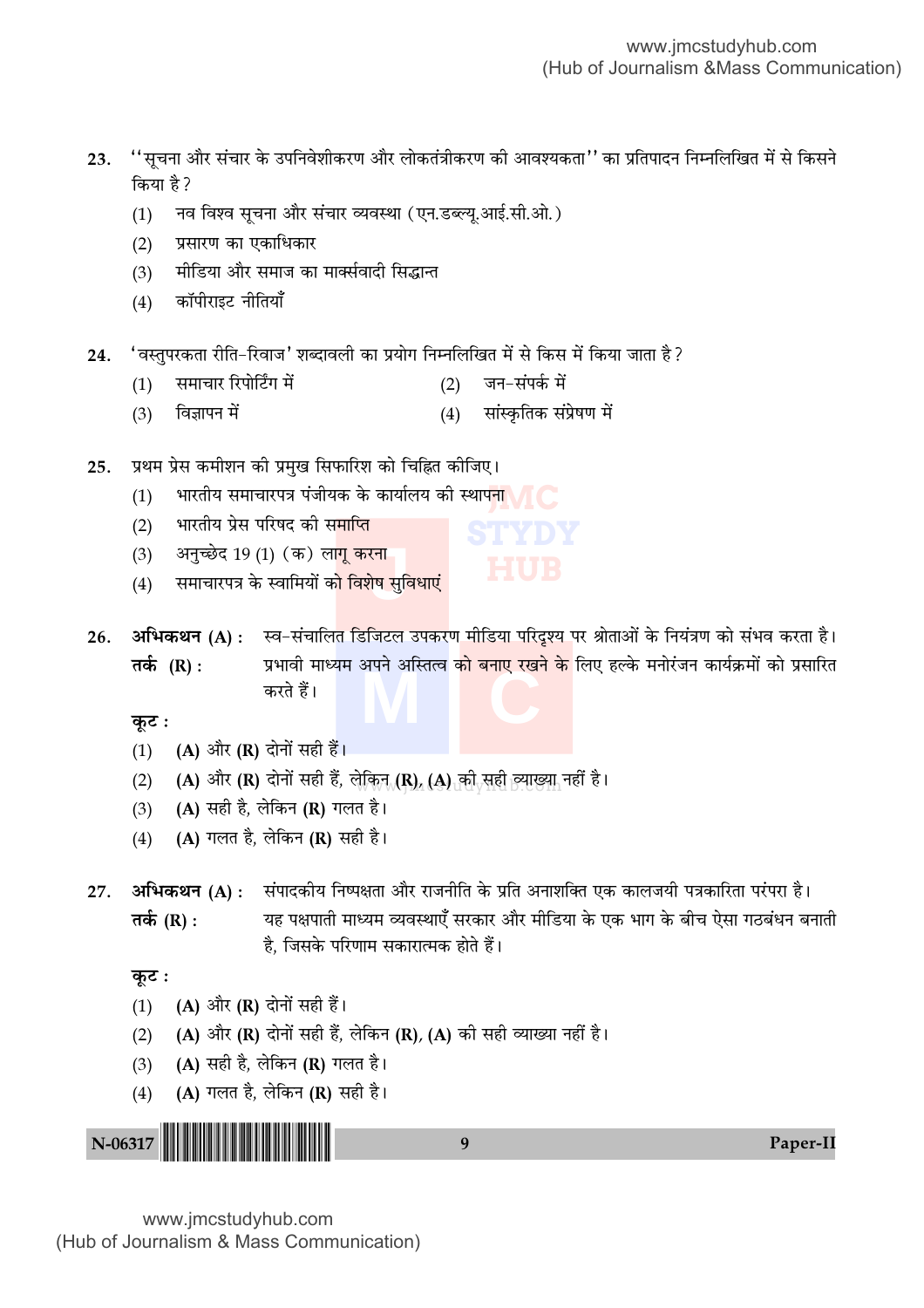| 28.     |       |                | the world.                                  |    |     | <b>Assertion (A)</b> : There have been fast paced shifts in media management paradigms all over     |          |
|---------|-------|----------------|---------------------------------------------|----|-----|-----------------------------------------------------------------------------------------------------|----------|
|         |       | Reason $(R)$ : | economics to a large extent.                |    |     | The emergence of new semiotic socio-political order has affected the media                          |          |
|         | Code: |                |                                             |    |     |                                                                                                     |          |
|         | (1)   |                | Both $(A)$ and $(R)$ are true.              |    |     |                                                                                                     |          |
|         | (2)   |                |                                             |    |     | Both $(A)$ and $(R)$ are true, but $(R)$ is not the correct explanation of $(A)$ .                  |          |
|         | (3)   |                | $(A)$ is true, but $(R)$ is false.          |    |     |                                                                                                     |          |
|         | (4)   |                | $(A)$ is false, but $(R)$ is true.          |    |     |                                                                                                     |          |
| 29.     |       |                | audiences intact.                           |    |     | <b>Assertion (A)</b> : The mainstream media managers have now lost the way to hold their            |          |
|         |       | Reason $(R)$ : | and meanings.                               |    |     | For, in the new socio-technical world, audiences produce their own contents                         |          |
|         | Code: |                |                                             |    | JMC |                                                                                                     |          |
|         | (1)   |                | Both $(A)$ and $(R)$ are true.              |    |     |                                                                                                     |          |
|         | (2)   |                |                                             |    |     | Both $(A)$ and $(R)$ are true, but $(R)$ is not the correct explanation of $(A)$ .                  |          |
|         | (3)   |                | $(A)$ is true, but $(R)$ is false.          |    |     |                                                                                                     |          |
|         | (4)   |                | $(A)$ is false, but $(R)$ is true.          |    |     |                                                                                                     |          |
| 30.     |       |                | the world.                                  |    |     | <b>Assertion (A) :</b> The convergent technology is transforming the socio-cultural orders all over |          |
|         |       | Reason $(R)$ : | with.                                       |    |     | The new media have offered expanded options for the users to experiment                             |          |
|         | Code: |                |                                             |    |     |                                                                                                     |          |
|         | (1)   |                | Both (A) and (R) are true. Imestudy hub.com |    |     |                                                                                                     |          |
|         | (2)   |                |                                             |    |     | Both $(A)$ and $(R)$ are true, but $(R)$ is not the correct explanation of $(A)$ .                  |          |
|         | (3)   |                | $(A)$ is true, but $(R)$ is false.          |    |     |                                                                                                     |          |
|         | (4)   |                | $(A)$ is false, but $(R)$ is true.          |    |     |                                                                                                     |          |
| 31.     |       |                |                                             |    |     | <b>Assertion (A)</b> : The distinctions among different media are getting erased fast.              |          |
|         |       | Reason $(R)$ : |                                             |    |     | The convergent digital technology has made the hybrid media possible.                               |          |
|         | Code: |                |                                             |    |     |                                                                                                     |          |
|         | (1)   |                | Both $(A)$ and $(R)$ are true.              |    |     |                                                                                                     |          |
|         | (2)   |                |                                             |    |     | Both $(A)$ and $(R)$ are true, but $(R)$ is not the correct explanation of $(A)$ .                  |          |
|         | (3)   |                | (A) is true, but $(R)$ is false.            |    |     |                                                                                                     |          |
|         | (4)   |                | $(A)$ is false, but $(R)$ is true.          |    |     |                                                                                                     |          |
|         |       |                |                                             |    |     |                                                                                                     |          |
| N-06317 |       |                |                                             | 10 |     |                                                                                                     | Paper-II |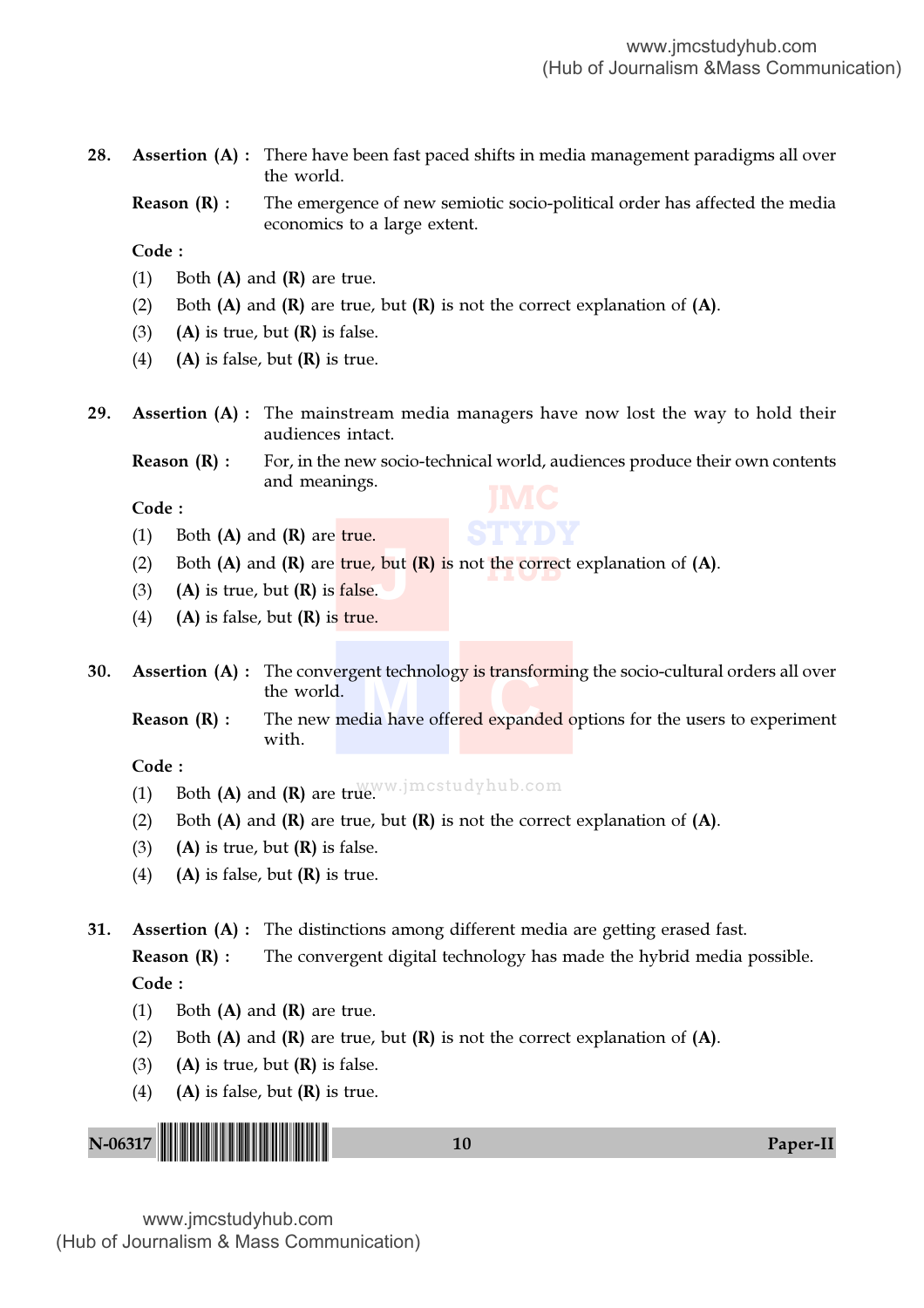28. **अभिकथन (A) :** सारे विश्व में मीडिया प्रबन्धन के आयाम तेजी से बदल रहे हैं।

**Ã∑¸§** (R) : ©÷⁄UÃË "È߸ 'Ê¥∑§ÁÃ∑§ 'Ê◊ÊÁ¡∑§ ⁄UÊ¡ŸÒÁÃ∑§ √ÿflSÕÊ Ÿ ◊ËÁ«UÿÊ ∑§ •Õ¸‡ÊÊSòÊ ∑§Ê ∑§Ê»§Ë "Œ Ã∑§ प्रभावित किया है।

<u>क</u>ूट :

- (1) (A) और (R) दोनों सही हैं।
- (2) (A) और (R) दोनों सही हैं, लेकिन (R), (A) की सही व्याख्या नहीं है।
- (3) (A) सही है, लेकिन (R) गलत है।
- (4) (A) गलत है, लेकिन (R) सही है।
- 29.  **अभिकथन (A) :** मेनस्ट्रीम मीडिया प्रबंधक वास्तव में अपने श्रोताओं में पकड़ बनाने का तरीका खो चुके हैं। **तर्क (R) :** नये सामाजिक−तकनीकी विश्व में, श्रोता अपनी विषय−वस्तु और अर्थ बनाते हैं।

**कूट**ः

- (1) (A) और (R) दोनों सही हैं।
- STITYD<br><sup>3</sup> ਸੂਫ਼ੀ ਕਾਂਸਕਾ ਜਵੀਂ <sup>1</sup> **HUB** (2) **(A)** और (**R)** दोनों सही हैं, लेकिन (**R), (A)** की सही व्याख्या नहीं है।<br>(3) (A) सही है, लेकिन (**R**) <mark>गलत है।</mark><br>(4) (A) गलत है, लेकिन (R) मही है।
- (3) (A) सही है, लेकिन (R) <mark>गलत है।</mark>
- (4) (A) गलत है, लेकिन (R) <mark>सही है।</mark>

गका पूर ावश्व म सामाजिक–स<br>|योक्ताओं को परीक्षण करने के 30. **अभिकथन (A)** : अभिसारी प्रौद्योगिकी पूरे विश्व <mark>में सामाजिक–सांस्कृ</mark>तिक व्यवस्थाओं में परिवर्तन ला रही है। **तर्क (R) :** नव माध्यम ने प्रयोक्ताओं को परीक्षण करने के व्यापक विकल्प उपलब्ध कर दिए हैं।

**कूट**ः

- (1)  $(A)$  और  $(R)$  दोनों सही हैं।
- (2) (A) और (R) दोनों सही हैं, लेकिन (R), (A) की सही व्याख्या नहीं है।
- (3) (A) सही है, लेकिन (R) गलत है।
- (4) (A) गलत है, लेकिन (R) सही है।

31. **अभिकथन (A)** : विभिन्न माध्यमों में अंतर तेजी से समाप्त हो रहे हैं।

**तर्क (R) :** समावेशी डिजिटल प्रौद्योगिकी में संकर मीडिया को संभव किया है।

<u>क</u>ूट :

- (1) (A) और (R) दोनों सही हैं।
- (2) (A) और (R) दोनों सही हैं, लेकिन (R), (A) की सही व्याख्या नहीं है।
- (3) (A) सही है, लेकिन (R) गलत है।
- (4) (A) गलत है, लेकिन (R) सही है।

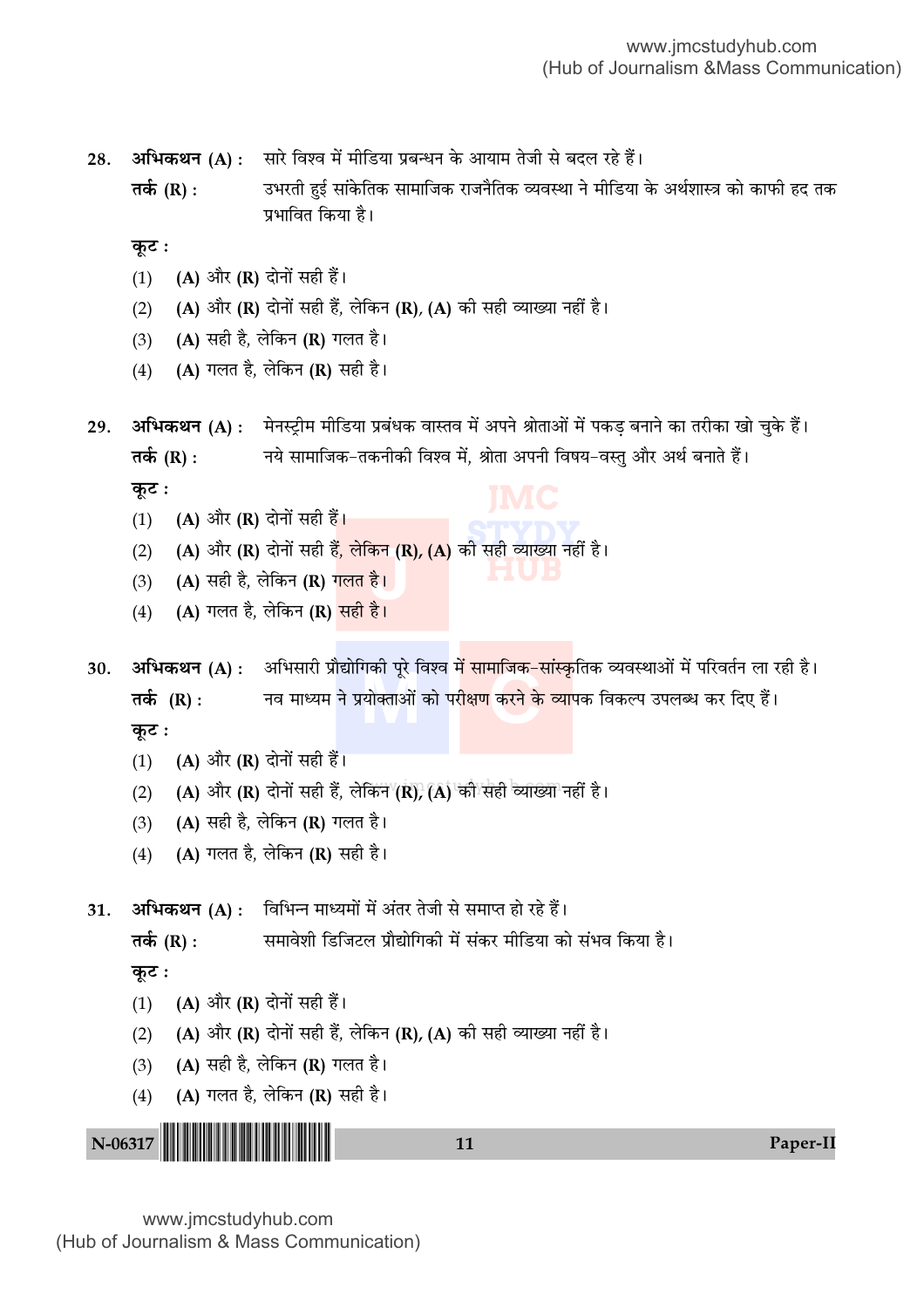32. Assertion (A) : The counter-hegemonic media practices will be marginalised in due course. **Reason**  $(R)$ **:** It is to neutralise the threat they pose to the established media order. Code :

- (1) Both  $(A)$  and  $(R)$  are true.
- (2) Both  $(A)$  and  $(R)$  are true, but  $(R)$  is not the correct explanation of  $(A)$ .
- (3) (A) is true, but  $(R)$  is false.
- (4) (A) is false, but  $(R)$  is true.
- 33. Assertion (A) : The Indian film industry represents a splintered semiotics of inter-cultural integration.
	- Reason (R) : Films in India frequently project sub-cultural themes to exhibit identity integration.

**JMC**

#### Code :

- (1) Both  $(A)$  and  $(R)$  are true.
- (2) Both  $(A)$  and  $(R)$  are true, but  $(R)$  is not the correct explanation of  $(A)$ .
- (3) (A) is true, but  $(R)$  is false.
- (4) (A) is false, but  $(R)$  is true.
- **STYDY** <mark>ntities dot</mark> t<br>tion order <mark>iyph</mark>er<br>nd cor<br>dentity **34.** Assertion (A) : The issue of hyphenated identities dot the discourse of new international information and communication order.
	- Reason (R) : The issues of identity and culture often work against cultural homogenisation prompted by Western media.

#### Code :

- (1) Both  $(A)$  and  $(R)$  are correct.
- rrect.<br>rrect, but (R) is not the co<br>se. (2) Both  $(A)$  and  $(R)$  are correct, but  $(R)$  is not the correct explanation of  $(A)$ .
- (3) (A) is true, but  $(R)$  is false.
- (4) (A) is false, but  $(R)$  is true.
- 35. Assertion  $(A)$  : Mutual understanding forms the basis of an open, two-way communication in Public Relations.
	- **Reason (R) :** For, it enables an organisation to influence public opinion, public judgement and public behaviour.

Code :

- (1) Both  $(A)$  and  $(R)$  are true.
- (2) Both  $(A)$  and  $(R)$  are true, but  $(R)$  is not the correct explanation of  $(A)$ .
- (3) (A) is true, but  $(R)$  is false.
- (4) (A) is false, but  $(R)$  is true.
- 36. Find out the correct chronological sequence of the following Newspapers.
	- (1) Forward, Bombay Chronicle, Swarajya, National Herald
	- (2) National Herald, Bombay Chronicle, Swarajya, Forward
	- (3) Bombay Chronicle, Swarajya, Forward , National Herald
	- (4) Swarajya, National Herald, Forward, Bombay Chronicle

|--|--|--|--|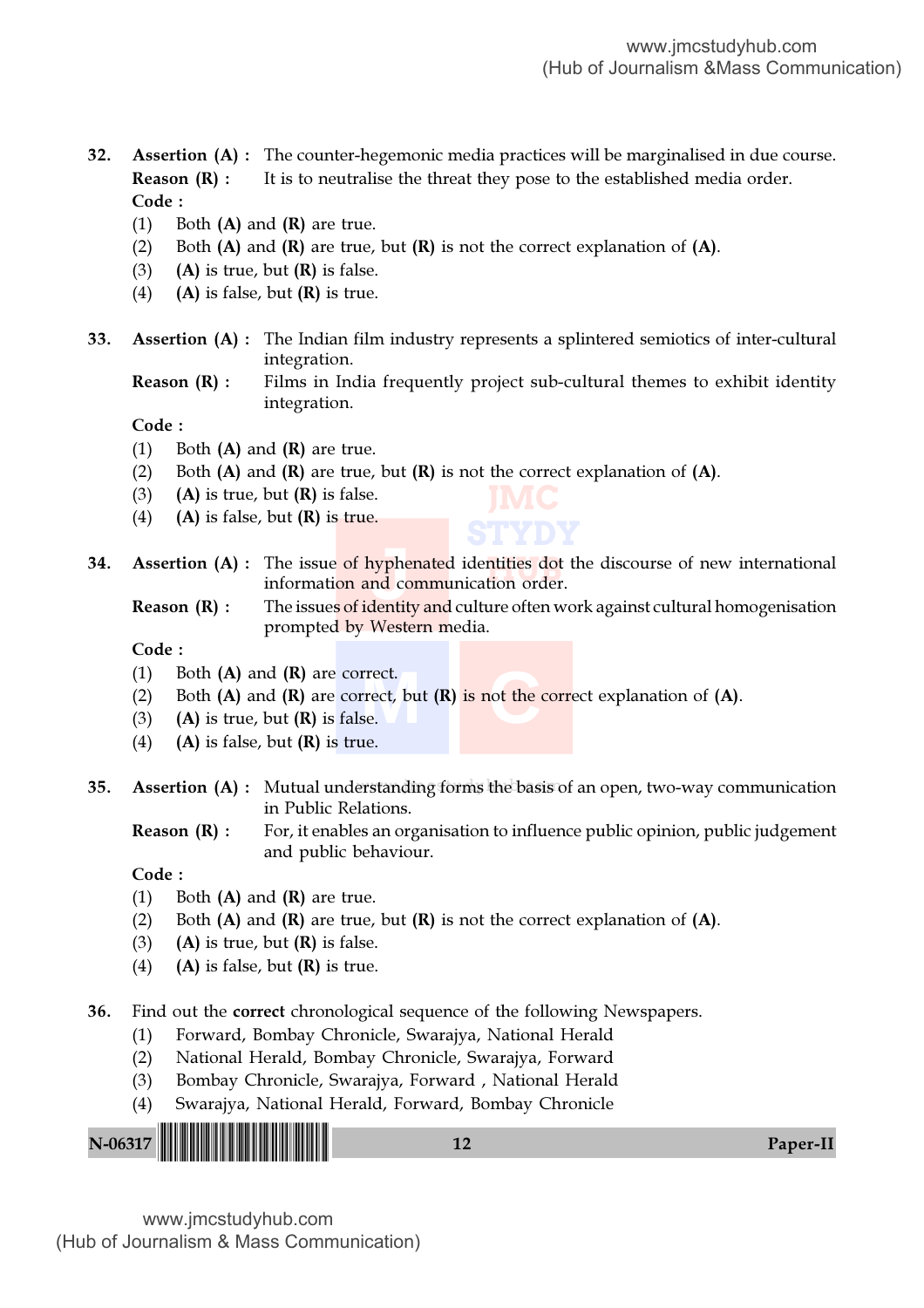अभिकथन (A) : एकाधिकार विरोधी मीडिया भविष्य में हासिए पर आ जाएंगी। 32. **तर्क (R) :** इसका कारण स्थापित मीडिया मालिकों को होने वाले खतरे को समाप्त करना है। कूट :

- (A) और (R) दोनों सही हैं।  $(1)$
- $(2)$ (A) और (R) दोनों सही हैं, लेकिन (R), (A) की सही व्याख्या नहीं है।
- (A) सही है, लेकिन (R) गलत है।  $(3)$
- (A) गलत है, लेकिन (R) सही है।  $(4)$

अभिकथन (A) : भारतीय फिल्म उद्योग अंतर-सांस्कृतिक एकीकरण के टूटे हुए संकेतों को दर्शाता है। 33. भारत में फिल्में अक्सर उप-सांस्कृतिक कथानक से एकीकरण को प्रदर्शित करते हैं। तर्क (R) : कूट :

- (A) और (R) दोनों सही हैं।  $(1)$
- $(2)$ (A) और (R) दोनों सही हैं, लेकिन (R), (A) की सही व्याख्या नहीं है।
- (A) सही है, लेकिन (R) गलत है।  $(3)$
- (A) गलत है, लेकिन (R) सही है।  $(4)$

अभिकथन (A) : ्जुड़ी हुई पह<mark>चान का विमर्श न</mark>ये अंतर्राष्ट्रीय सूचना और संचार व्यवस्था में साफ दिखाई देता है। 34. पहचान और <mark>संस्कृति के मुद्दे</mark> सांस्कृतिक एकाधिकारवाद में पश्चिमी देशों के माध्यम द्वारा पढ़ाए तर्क (R) : गए हैं।

कुट :

- (A) और (R) दोनों सही हैं।  $(1)$
- (A) और (R) दोनों सही हैं, लेकिन (R), (A) <mark>की सही व्याख्या न</mark>हीं है।  $(2)$
- (A) सही है, लेकिन (R) गलत है।  $(3)$
- (A) गलत है, लेकिन (R) सही है।  $(4)$

अभिकथन (A) : पारस्पारिक समझ, जन-संपर्क में मुक्त, दोतरफी संचार का आधार बनाता है। 35. इससे संगठन जन मत, जन निर्णय और जन व्यवहार को प्रभावित करता है। तर्क  $(R)$  : कुट:

- (A) और (R) दोनों सही हैं।  $(1)$
- (A) और (R) दोनों सही हैं, लेकिन (R), (A) की सही व्याख्या नहीं है।  $(2)$
- (A) सही है, लेकिन (R) गलत है।  $(3)$
- (A) गलत है, लेकिन (R) सही है।  $(4)$

निम्नलिखित समाचारपत्रों का **सही** कालक्रम चिह्नित कीजिए। 36.

- फार्वर्ड, बंबई क्रोनिकल, स्वराज, नेशनल हेराल्ड  $(1)$
- नेशनल हेराल्ड. बंबई क्रोनिकल. स्वराज. फार्वर्ड  $(2)$
- बंबई क्रोनिकल, स्वराज, फार्वर्ड, नेशनल हेराल्ड  $(3)$
- स्वराज, नेशनल हेराल्ड, फार्वर्ड, बंबई क्रोनिकल  $(4)$

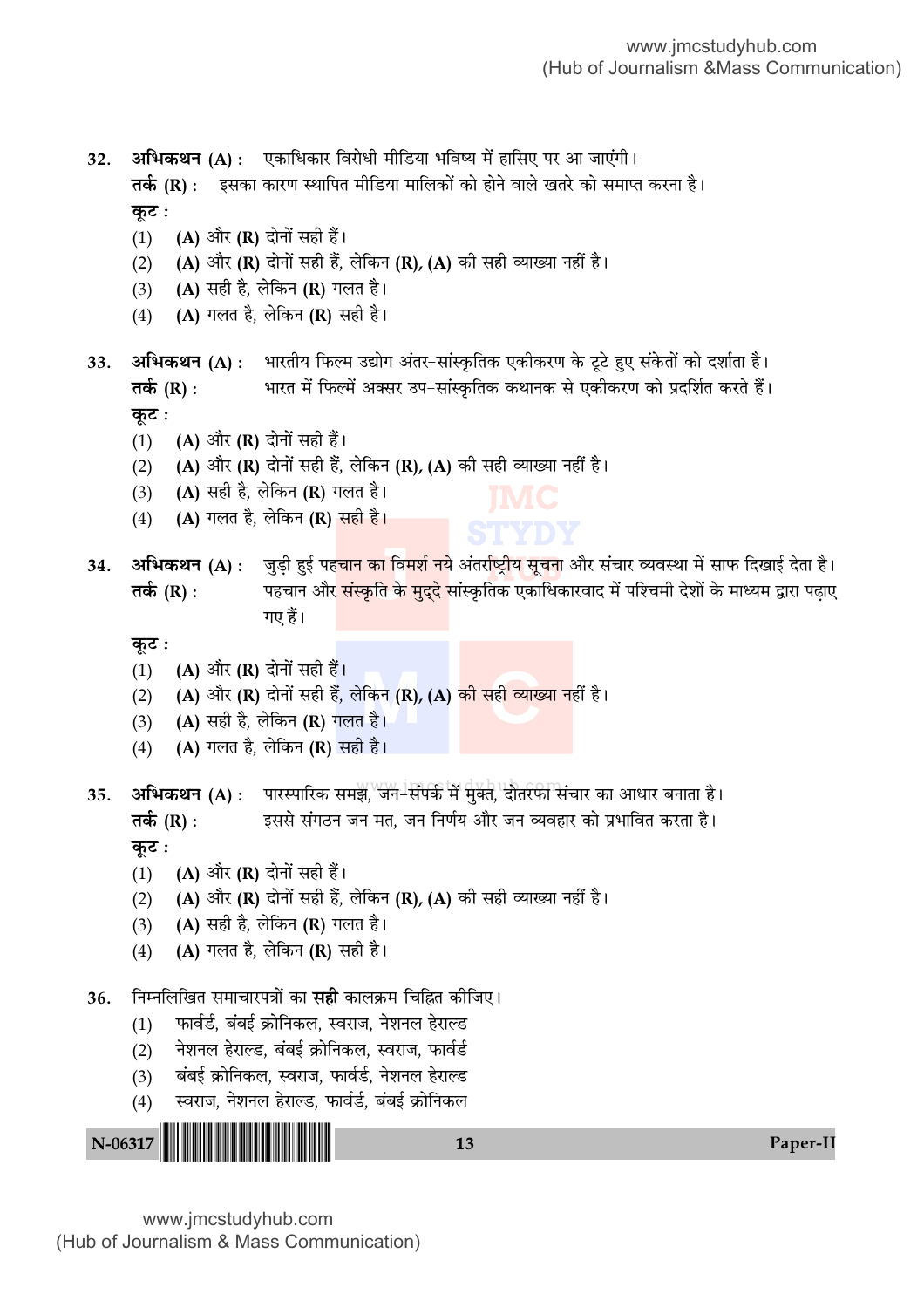37. Identify the correct Chronological sequence of the following television networks.

- (1) Rupavahini, STAR, Zee TV, Al Jazeera
- (2) STAR, Zee TV, Al Jazeera, Rupavahini
- (3) Zee TV, Al Jazeera , Rupavahini, STAR
- (4) Al Jazeera, Rupavahini, STAR, Zee TV

38. Write the correct sequence of the following top magazines of the world.

- (1) Time, Reader's Digest, Cosmopolitan, National Geographic
- (2) Reader's Digest, Cosmopolitan, National Geographic, Time
- (3) Cosmopolitan, National Geographic, Time, Reader's Digest
- (4) National Geographic, Time, Reader's Digest, Cosmopolitan
- 39. Find out the correct chronological sequence of the following films.
	- (1) Sita Bibaha, Joymati, Kalidas, Ayodyacha Raja
	- (2) Kalidas, Ayodyacha Raja, Joymati, Sita Bibaha<br><sup>(3)</sup> Ayodyacha Raja Joymati, Sita Bibaha, Kalidas
	- (3) Ayodyacha Raja, Joymati, Sita Bibaha, Kalidas
	- **STYDY** (4) Joymati, Sita Bibaha, Ayodyacha Raja, Kalidas
- **HUB Juyaci**<br>lowing<br>percen **40.** Identify the sequence of the following research studies.
	- (1) Communication and perception, War propaganda, experiments in mass communication, voter studies
	- (2) War propaganda, experiments in mass communication, voter studies, communication and perception
	- aganda, expe<mark>riments in</mark> r (3) Voter studies, War propaganda, experiments in mass communication, communication and perception
	- (4) Experiments in mass communication, communication and perception, voter studies, War propaganda

www.jmcstudyhub.com

41. Match the following :

|         |       | List - I            |           |       |       |       | List - II         |          |
|---------|-------|---------------------|-----------|-------|-------|-------|-------------------|----------|
|         |       | (Author)            |           |       |       |       | (Book)            |          |
|         | (a)   | Veer Sanghvi<br>(i) |           |       |       |       | Emergency Retold  |          |
|         | (b)   |                     | M J Akbar |       |       | (ii)  | Mandate           |          |
|         | (c)   | Kuldip Nayyar       |           |       |       | (iii) | Emergency         |          |
|         | (d)   | Coomi Kapoor        |           |       |       | (iv)  | A Mirror to power |          |
|         | Code: |                     |           |       |       |       |                   |          |
|         |       | (a)                 | (b)       | (c)   | (d)   |       |                   |          |
|         | (1)   | (ii)                | (iv)      | (i)   | (iii) |       |                   |          |
|         | (2)   | (iv)                | (i)       | (iii) | (ii)  |       |                   |          |
|         | (3)   | (i)                 | (ii)      | (iii) | (iv)  |       |                   |          |
|         | (4)   | (ii)                | (iii)     | (iv)  | (i)   |       |                   |          |
|         |       |                     |           |       |       |       |                   |          |
| N-06317 |       |                     |           |       |       |       | 14                | Paper-II |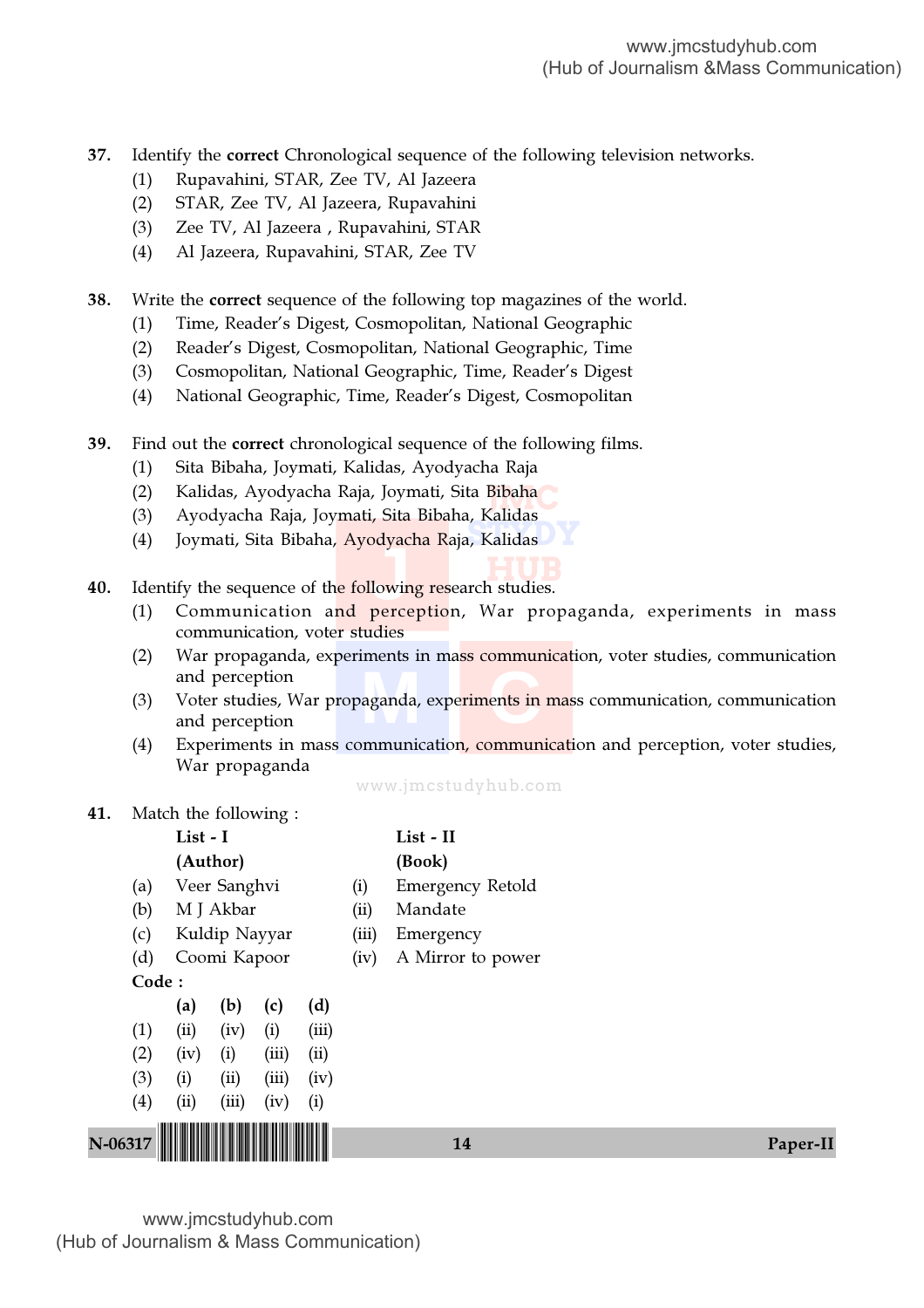Paper-II

- निम्नलिखित टेलीविजन नेटवर्क का **सही** कालक्रम चिह्नित कीजिए। 37.
	- रूपावाहिनी, स्टार, ज़ी टी वी, अल जज़ीरा  $(1)$
	- स्टार. ज़ी टी वी. अल जज़ीरा. रूपावाहिनी  $(2)$
	- ज़ी टी वी. अल जज़ीरा. रूपावाहिनी. स्टार  $(3)$
	- अल जज़ीरा, रूपावाहिनी, स्टार, ज़ी टी वी  $(4)$
- विश्व की निम्नलिखित उत्कृष्ट पत्रिकाओं का **सही** कालक्रम लिखिए। 38.
	- टाइम, रीडर्स डाइजेस्ट, कास्मोपोलिटन, नेशनल जियोग्राफिक  $(1)$
	- रीडर्स डाइजेस्ट, कास्मोपोलिटन, नेशनल जियोग्राफिक, टाइम  $(2)$
	- कास्मोपोलिटन, नेशनल जियोग्राफिक, टाइम, रीडर्स डाइजेस्ट  $(3)$
	- नेशनल जियोग्राफिक, टाइम, रीडर्स डाइजेस्ट, कास्मोपोलिटन  $(4)$
- निम्नलिखित फिल्मों का **सही** कालक्रम चिह्नित कीजिए। 39.
	- सीता विवाह, जोयमती, कालीदास, अयोध्याचा राजा $\blacksquare$  $(1)$
	- कालीदास, अयोध्याचा राज<mark>ा, जोयमती, सीता विवाह</mark>  $(2)$
	- अयोध्याचा राजा, जोयमती<mark>, सीता विवाह, का</mark>लीदास  $(3)$
	- जोयमती, सीता विवाह, अ<mark>योध्याचा राजा, का</mark>लीदास  $(4)$
- निम्नलिखित अनुसंधान अध्ययनों <mark>का क्रम चिह्नित कीजिए।</mark> 40.
	- संचार और बोध, युद्ध का प्रचार, जन-संचार मे<mark>ं परीक्षण, मतदाता</mark> अध्ययन  $(1)$
	- युद्ध का प्रचार, जन–संचार में परीक्षण, मतदात<mark>ा अध्ययन, संचार औ</mark>र बोध  $(2)$
	- मतदाता अध्ययन, युद्ध का प्रचार, जन-संचार <mark>में परीक्षण, संचार औ</mark>र बोध  $(3)$
	- जन-संचार में परीक्षण, संचार और बोध, मतदा<mark>ता अध्ययन, युद्ध का</mark> प्रचार  $(4)$
- **41. निम्नलिखित को सुमेलित कीजिए।** WWW.jmcstudyhub.com

|         | सूची - I  | ╰            |       |       |       | सूची - II         |  |
|---------|-----------|--------------|-------|-------|-------|-------------------|--|
|         |           | (लेखक)       |       |       |       | ( पुस्तक )        |  |
| (a)     |           | वीर सिंघवी   |       |       | (i)   | इमर्जेंसी रिटोल्ड |  |
| (b)     |           | एम जे अकबर   |       |       | (ii)  | मैनडेट            |  |
| (c)     |           | कुलदीप नय्यर |       |       | (iii) | इमर्जेंसी         |  |
| (d)     | कूमी कपूर |              |       |       | (iv)  | ए मिरर टू पावर    |  |
| कूट :   |           |              |       |       |       |                   |  |
|         | (a)       | (b)          | (c)   | (d)   |       |                   |  |
| (1)     | (ii)      | (iv)         | (i)   | (iii) |       |                   |  |
| (2)     | (iv)      | (i)          | (iii) | (ii)  |       |                   |  |
| (3)     | (i)       | (ii)         | (iii) | (iv)  |       |                   |  |
| (4)     | (ii)      | (iii)        | (iv)  | (i)   |       |                   |  |
|         |           |              |       |       |       |                   |  |
| N-06317 |           |              |       |       |       | 15                |  |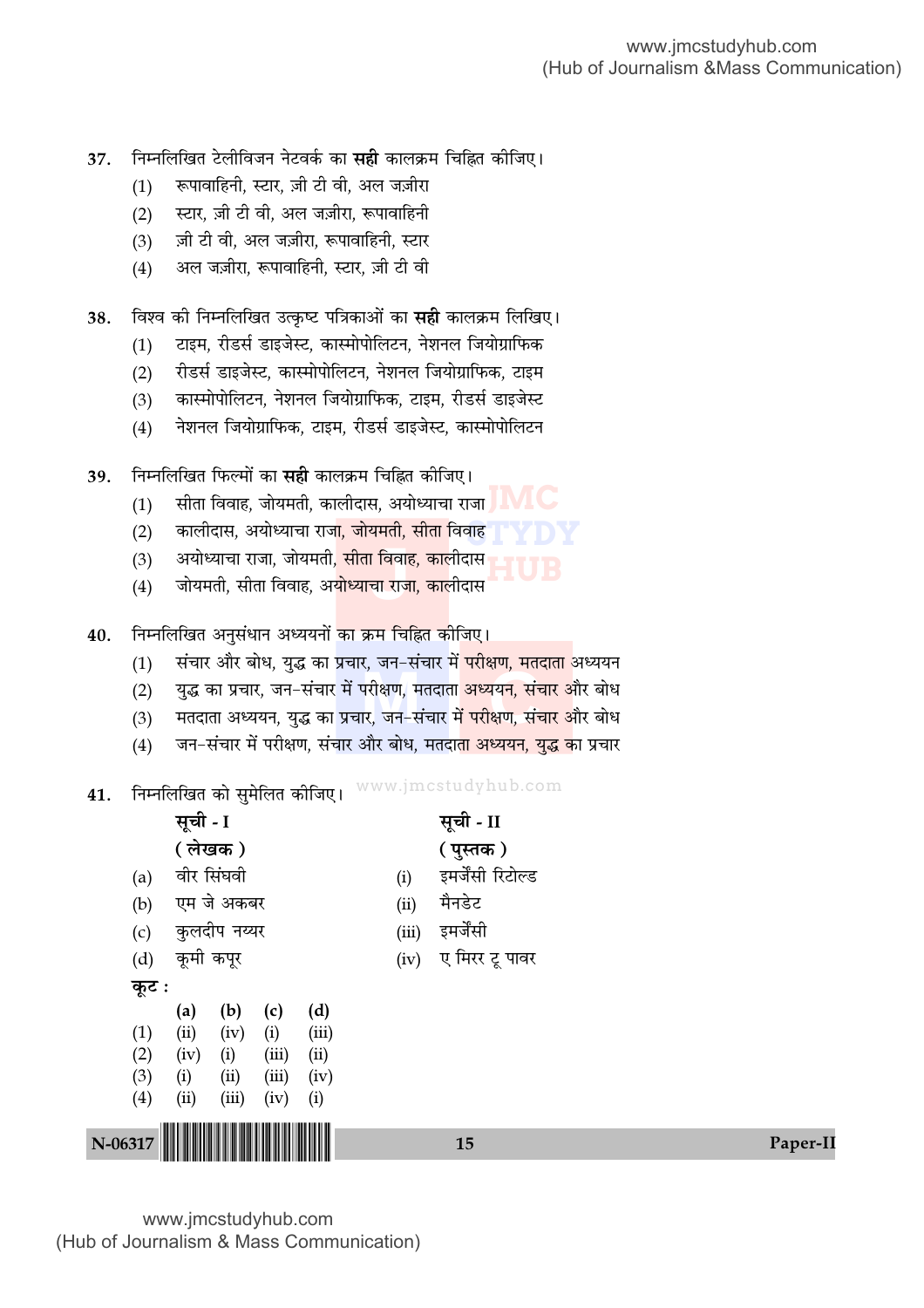42. Match the following :

|           |                   | List-I                                                                   |              |       |                     |               |         | List-II                                                                      |  |
|-----------|-------------------|--------------------------------------------------------------------------|--------------|-------|---------------------|---------------|---------|------------------------------------------------------------------------------|--|
|           |                   | (Brand)                                                                  |              |       |                     |               |         | (Tag Line)                                                                   |  |
|           | (a)               | Beardo                                                                   |              |       |                     |               | (i)     | The real scent of success                                                    |  |
|           | (b)               |                                                                          |              |       | Panasonic LED Light |               | (ii)    | Future connected for a smarter India                                         |  |
|           | (c)               | Denever                                                                  |              |       |                     |               | (iii)   | Perfectly built                                                              |  |
|           | (d)               |                                                                          | Boch India   |       |                     |               | (iv)    | Be a man                                                                     |  |
|           | Code:             |                                                                          |              |       |                     |               |         |                                                                              |  |
|           |                   | (a)                                                                      | (b)          | (c)   | (d)                 |               |         |                                                                              |  |
|           | (1)               | (iv)                                                                     | (iii)        | (i)   | (ii)                |               |         |                                                                              |  |
|           | (2)               | (iii)                                                                    | (iv)         | (ii)  | (i)                 |               |         |                                                                              |  |
|           | (3)               | (i)                                                                      | (ii)         | (iv)  | (iii)               |               |         |                                                                              |  |
|           | (4)               | (ii)                                                                     | (i)          | (iii) | (iv)                |               |         |                                                                              |  |
| 43.       | (a)<br>(b)<br>(c) | Match List-I with List-II :<br>List-I<br>(Brand)<br><b>BMW</b><br>Datsun | Scoda Octiva |       |                     | (ii)<br>(iii) | List-II | (Tag Line)<br>www.jmcstudynub.com<br>Sheer Driving pleasure<br>World's Ahead |  |
|           | (d)               |                                                                          | Honda City   |       |                     | (iv)          |         | <b>Break Through</b>                                                         |  |
|           | Code:             |                                                                          |              |       |                     |               |         |                                                                              |  |
|           |                   | (a)                                                                      | (b)          | (c)   | (d)                 |               |         |                                                                              |  |
|           | (1)               | (ii)                                                                     | (i)          | (iv)  | (iii)               |               |         |                                                                              |  |
|           | (2)               | (i)                                                                      | (ii)         | (iii) | (iv)                |               |         |                                                                              |  |
|           | (3)               | (iv)                                                                     | (iii)        | (i)   | (ii)                |               |         |                                                                              |  |
|           | (4)               | (iii)                                                                    | (iv)         | (ii)  | (i)                 |               |         |                                                                              |  |
| $N-06317$ |                   |                                                                          |              |       |                     |               | 16      | Paper-II                                                                     |  |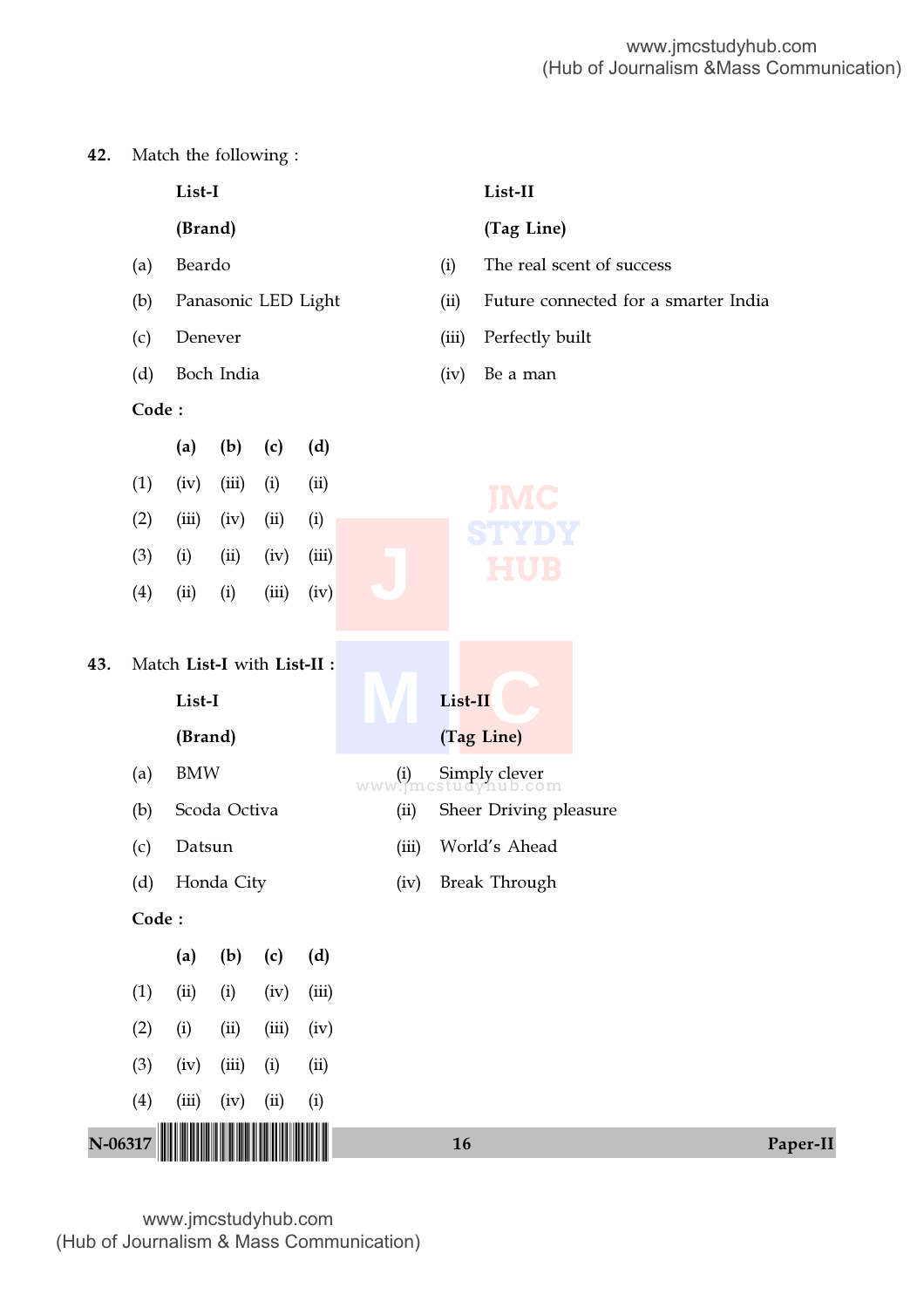42. निम्नलिखित को सुमेलित कीजिए।

|     |       | सूची - I                                                       |                |       |                        |                                         |           | सूची - II                     |                                     |  |
|-----|-------|----------------------------------------------------------------|----------------|-------|------------------------|-----------------------------------------|-----------|-------------------------------|-------------------------------------|--|
|     |       | $($ ब्रांड)                                                    |                |       |                        |                                         |           | ( टैग लाइन )                  |                                     |  |
|     | (a)   | बियरडो                                                         |                |       |                        |                                         | (i)       | सफलता का वास्तविक सेंट        |                                     |  |
|     | (b)   |                                                                |                |       | पेनासोनिक एल ई डी लाइट |                                         | (ii)      |                               | स्मार्टर इंडिया के भविष्य से संबद्ध |  |
|     | (c)   | डिनेवर                                                         |                |       |                        |                                         | (iii)     | पूर्णत: निर्मित               |                                     |  |
|     | (d)   | बोच इंडिया                                                     |                |       |                        |                                         | (iv)      | मनुष्य बनो                    |                                     |  |
|     | कूट : |                                                                |                |       |                        |                                         |           |                               |                                     |  |
|     |       | (a)                                                            | (b)            | (c)   | (d)                    |                                         |           |                               |                                     |  |
|     | (1)   | (iv)                                                           | (iii)          | (i)   | (ii)                   |                                         |           | <b>IMC</b>                    |                                     |  |
|     | (2)   | (iii)                                                          | (iv)           | (ii)  | (i)                    |                                         |           | STYDY                         |                                     |  |
|     | (3)   | (i)                                                            | (ii)           | (iv)  | (iii)                  |                                         |           | <b>HUB</b>                    |                                     |  |
|     | (4)   | (ii)                                                           | (i)            | (iii) | (iv)                   |                                         |           |                               |                                     |  |
| 43. |       | सूची - I                                                       |                |       |                        | सूची - I को सूची - II से सुमेलित कीजिए। | सूची - II |                               |                                     |  |
|     |       | $(\overline{\mathfrak{g}}\mathfrak{i}\overline{\mathfrak{s}})$ |                |       |                        |                                         |           | <u>( टैग लाइन )</u>           |                                     |  |
|     | (a)   |                                                                | बी एम डब्ल्यू  |       |                        |                                         |           | www(i)mcs सिम्पूली क्लेबर com |                                     |  |
|     | (b)   |                                                                | स्कोडा आक्टिवा |       |                        | (ii)                                    |           | शीर ड्राइविंग आनंद            |                                     |  |
|     | (c)   | दत्सन                                                          |                |       |                        | (iii)                                   |           | वर्ल्डस एहेड                  |                                     |  |
|     | (d)   | होंडा सिटी                                                     |                |       |                        | (iv)                                    | ब्रेक थू  |                               |                                     |  |
|     | कूट:  |                                                                |                |       |                        |                                         |           |                               |                                     |  |
|     |       | (a)                                                            | (b)            | (c)   | (d)                    |                                         |           |                               |                                     |  |
|     | (1)   | (ii)                                                           | (i)            | (iv)  | (iii)                  |                                         |           |                               |                                     |  |
|     | (2)   | (i)                                                            | (ii)           | (iii) | (iv)                   |                                         |           |                               |                                     |  |
|     | (3)   | (iv)                                                           | (iii)          | (i)   | (ii)                   |                                         |           |                               |                                     |  |
|     | (4)   | (iii)                                                          | (iv)           | (ii)  | (i)                    |                                         |           |                               |                                     |  |
|     |       |                                                                |                |       |                        |                                         |           |                               |                                     |  |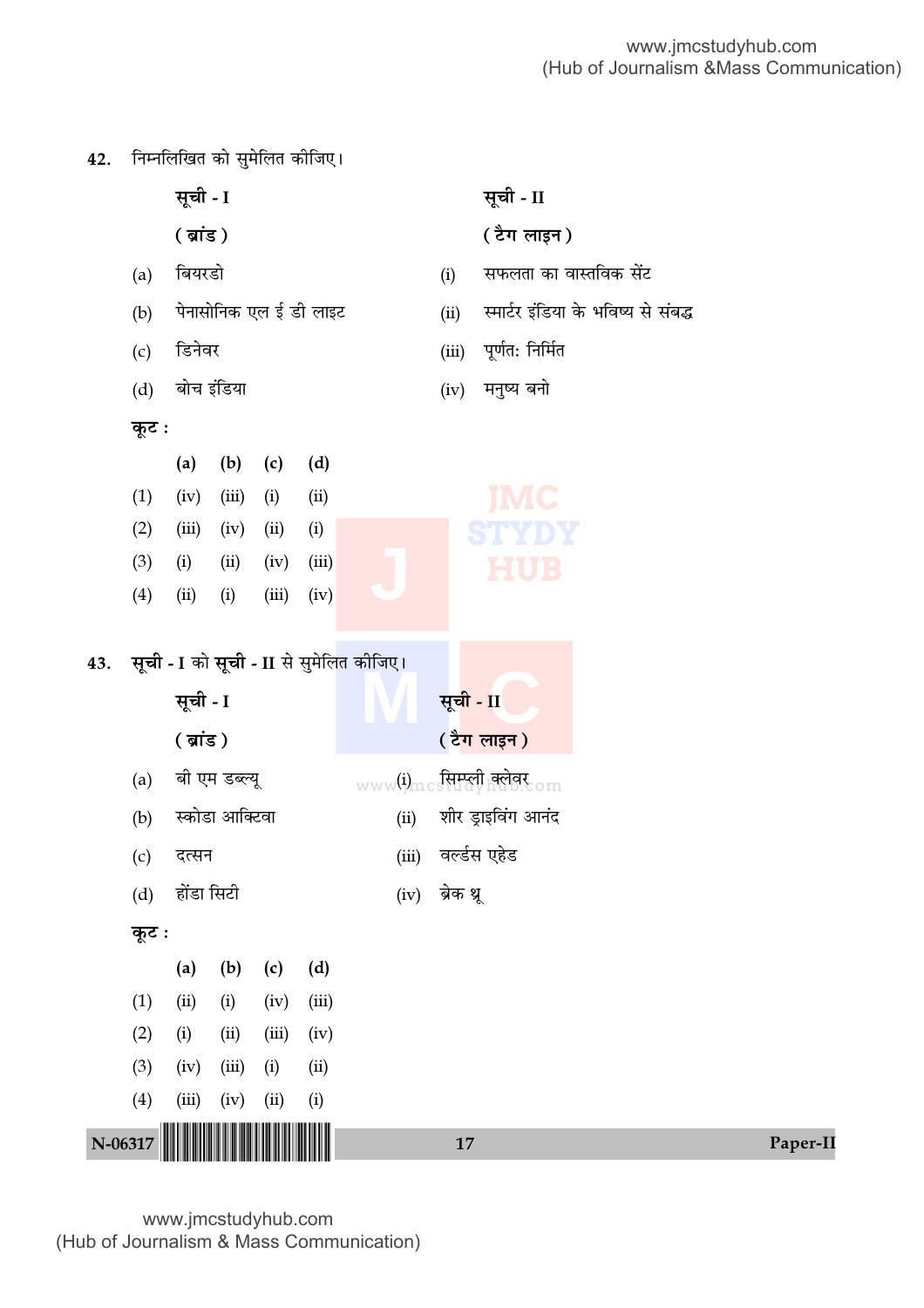44. Match List-I with List-II :

|           |                                                 | List-I                       |       |                                |       |       |         | List-II                               |          |  |  |
|-----------|-------------------------------------------------|------------------------------|-------|--------------------------------|-------|-------|---------|---------------------------------------|----------|--|--|
|           | Trade books<br>(a)                              |                              |       |                                |       |       | (i)     | Educational in character              |          |  |  |
|           | (b)                                             | Paperbacks<br>Textbooks      |       |                                |       |       | (ii)    | For general consumer                  |          |  |  |
|           | (c)                                             |                              |       |                                |       |       | (iii)   | For Specialists                       |          |  |  |
|           | (d)                                             | Professional books           |       |                                |       |       | (iv)    | All things to all people              |          |  |  |
|           | Code:                                           |                              |       |                                |       |       |         |                                       |          |  |  |
|           |                                                 | (a)                          | (b)   | (c)                            | (d)   |       |         |                                       |          |  |  |
|           | (1)                                             | (ii)                         | (iv)  | (i)                            | (iii) |       |         |                                       |          |  |  |
|           | (2)                                             | (iii)                        | (ii)  | (iv)                           | (i)   |       |         |                                       |          |  |  |
|           | (3)                                             | (ii)                         | (i)   | (iv)                           | (iii) |       |         |                                       |          |  |  |
|           | (4)                                             | (iv)                         | (iii) | (ii)                           | (i)   |       |         | EUB                                   |          |  |  |
|           |                                                 |                              |       |                                |       |       |         |                                       |          |  |  |
| 45.       |                                                 |                              |       | Match the following tag line : |       |       |         |                                       |          |  |  |
|           | List-I                                          |                              |       |                                |       |       | List-II |                                       |          |  |  |
|           | (Brand)                                         |                              |       |                                |       |       |         | (Tag Line)                            |          |  |  |
|           | (a)                                             | Microtek<br>Nasaka RO<br>(b) |       |                                |       |       |         | Go beyond                             |          |  |  |
|           |                                                 |                              |       |                                |       |       |         | www.imcstudybub.com<br>Be health sure |          |  |  |
|           | Olive Active Oil<br>(c)<br>(d)<br>Berger Paints |                              |       |                                |       | (iii) |         |                                       |          |  |  |
|           |                                                 |                              |       |                                |       |       |         | (iv) Technology we live               |          |  |  |
|           | Code:                                           |                              |       |                                |       |       |         |                                       |          |  |  |
|           |                                                 | (a)                          | (b)   | (c)                            | (d)   |       |         |                                       |          |  |  |
|           | (1)                                             | (ii)                         | (iv)  | (i)                            | (iii) |       |         |                                       |          |  |  |
|           | (2)                                             | (i)                          | (ii)  | (iii)                          | (iv)  |       |         |                                       |          |  |  |
|           | (3)                                             | (iv)                         | (iii) | (i)                            | (ii)  |       |         |                                       |          |  |  |
|           | (4)                                             | (iii)                        | (i)   | (iv)                           | (ii)  |       |         |                                       |          |  |  |
| $N-06317$ |                                                 |                              |       |                                |       |       |         | 18                                    | Paper-II |  |  |
|           |                                                 |                              |       |                                |       |       |         |                                       |          |  |  |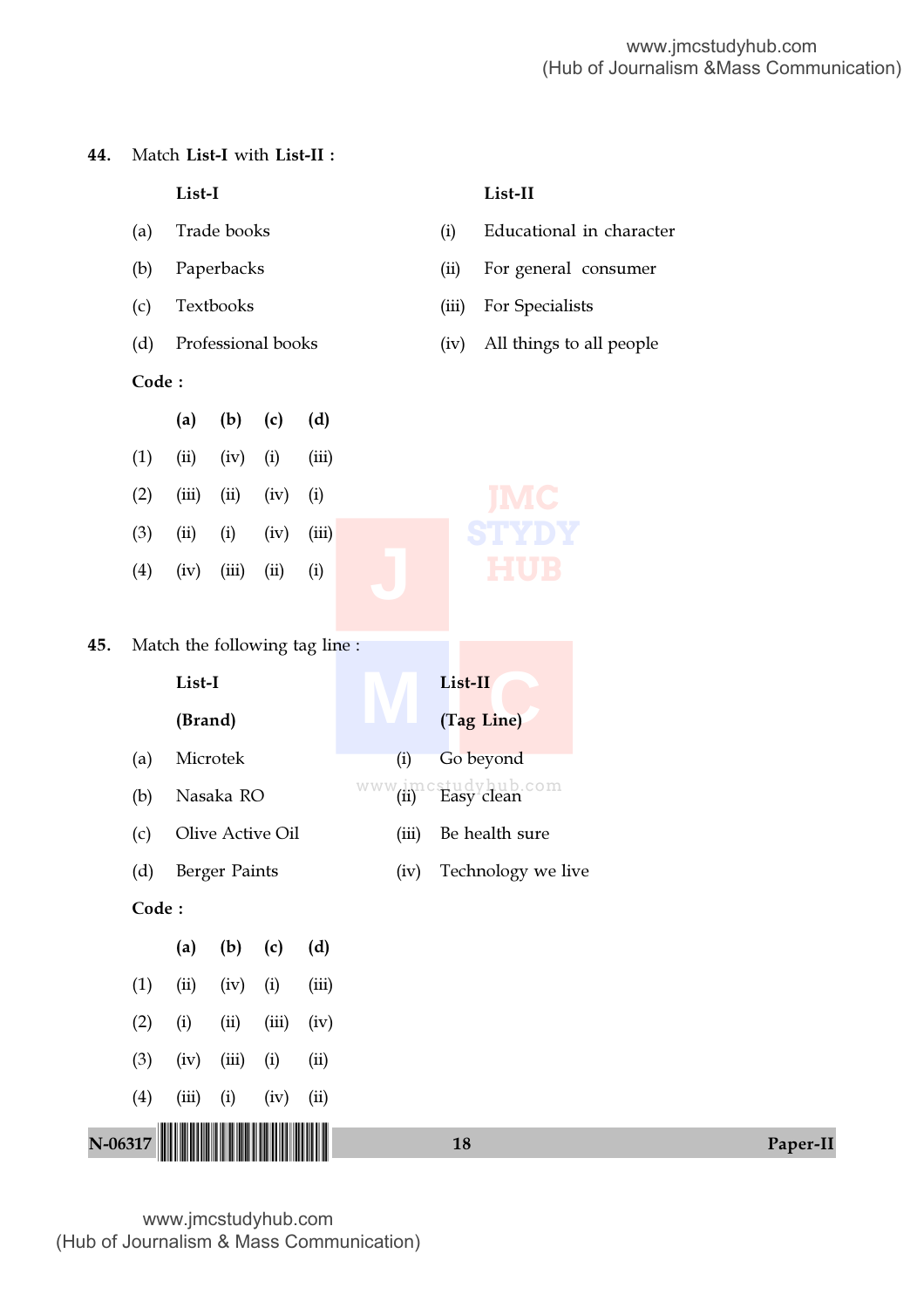Paper-II

सूची - II सूची - I व्यापार पुस्तकें शैक्षिक पात्रता  $(i)$  $(a)$ पेपरबैक सामान्य उपभोक्ता के लिए  $(b)$  $(ii)$ विशेषज्ञों के लिए पाठ्यपुस्तकें  $(c)$  $(iii)$ व्यावसायिक पुस्तकें सब कुछ सबके लिए  $(d)$  $(iv)$ कुट:  $(a)$  $(b)$  $(c)$  $(d)$  $(1)$  $(ii)$  $(iv)$  $(i)$  $(iii)$  $(2)$  $(iii)$  $(ii)$  $(iv)$  $(i)$  $(3)$  $(ii)$  $(i)$  $(iv)$  $(iii)$  $(4)$  $(iv)$  $(iii)$  $(ii)$  $(i)$ निम्नलिखित टैग लाइन को सुमेलित कीजिए। 45. सूची - I सूची - II  $(\overline{g}$ ig $)$ ( टैग लाइन) माइक्रोटेक आगे बढिये  $(a)$  $(i)$ www.jmcstudyhub.com आसानी से साफ नासाका आर ओ  $(ii)$  $(b)$ ओलिव एक्टिव ऑयल स्वस्थ रहिए  $(c)$  $(iii)$ बर्जर पेंट्स प्रौद्योगिकी जिसमें हम रहते हैं  $(d)$  $(iv)$ कूट :  $(a)$  $(d)$  $(b)$  $(c)$  $(iii)$  $(1)$  $(ii)$  $(iv)$  $(i)$  $(2)$  $(i)$  $(ii)$  $(iii)$  $(iv)$  $(3)$  $(iv)$  $(iii)$  $(i)$  $(ii)$  $(4)$  $(i)$  $(iv)$  $(ii)$  $(iii)$  $N-06317$ 19

सूची - I को सूची - II से सुमेलित कीजिए।

44.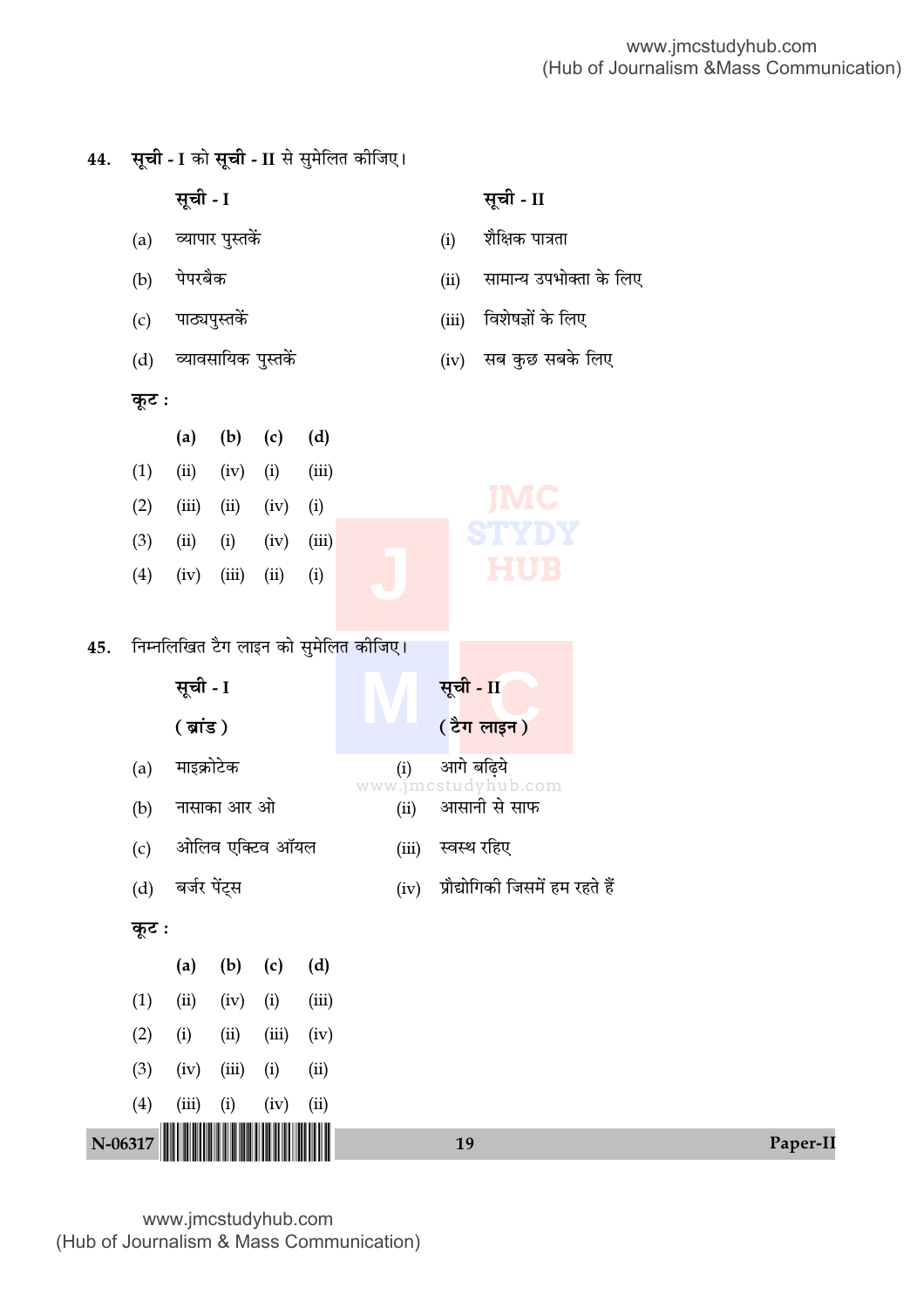#### Read the passage carefully and answer questions from No. 46 to No. 50

There was however also a serious concern about the negative social impact of the mass media. A<br>moral, advertisingly sensors was expressed recording the spread ecrose harders of observe morar, calculonal concern was expressed regarding the spread across borders or obseene<br>publications. This concern resulted in the adoption of the 1910 and 1924 treaties on traffic in <mark>ntion for t</mark>he instruments of foreign diplomacy. <sub>W</sub>Although this was particularly the case with the newspapers, 1 in th<br>nation:<br>leclare export said obscene matt<br>all be amenable to the Courted." Concern about the With the proliferation of printed and especially broadcast media in the late nineteenth and early-twentieth century serious concerns about the social impact of the mass media emerged. There was considerable excitement about the positive and constructive contribution of the media to peaceful international relations. Such positive expectations were expressed in the 1933 Convention for Facilitating the International Circulation of Films of an Educational Character. This Convention was signed at Geneva on October 11, 1933. The Contracting parties to the Convention, which was registered with the secretariat of the League of Nations, considered the international circulation of educational films which contribute "towards the mutual understanding of peoples, in conformity with the aims of the League of Nations and consequently encourage moral disarmament" highly desirable. In order to facilitate the circulation of such films the signatories agreed to exempt their importation, transit, and exportation from all Customs duties and accessory charges of any kind. moral, educational concern was expressed regarding the spread across borders of obscene obscene publications. The 1924 International Convention for the Suppression of the Circulation of and Traffic in Obscene Publications declared it a punishable offence "to make or produce or have in possession (for trade or public exhibition) obscene writings, drawings, prints, paintings, printed matter, pictures, posters, emblems, photographs, cinematograph films or any other obscene objects." It was also punishable to import or export said obscene matters for trade or public exhibition and persons committing the offence "shall be amenab<mark>le to</mark> the Courts of the Contracting Party in whose territories the offence... was committed." Concern about the negative impact of the mass media also arose from the increasing use of the mass media (in the course of the nineteenth century) as the development of wireless radio did significantly increase the potential for this new form of diplomacy. Increasingly diplomats shifted from traditional forms of silent diplomacy to a public diplomacy in which the constituencies of other states were directly addressed. In most cases this in fact amounted to the propagandistic abuse of the radio. During World War I an extensive use was made of the means of propaganda. This psychological warfare continued after the war had ended and International short wave radio began its proliferation.

46. What was the issue related to the proliferation of media in the early twentieth century ?

N-06317 !N-06317-PAPER-II! <sup>20</sup> Paper-II (1) Media reach (2) Social impact (3) Passive excitement (4) Competition among media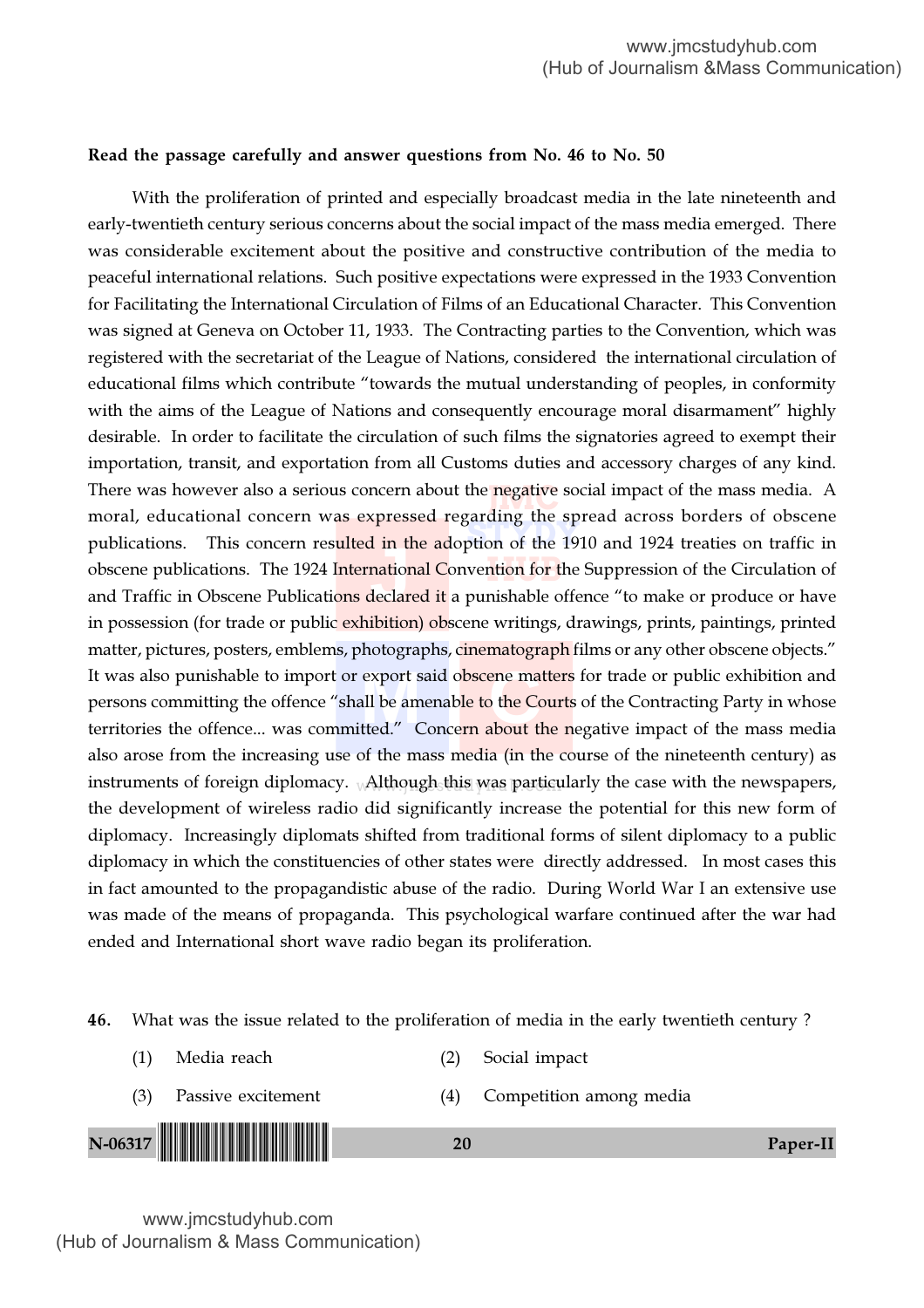## निम्नलिखित गद्यांश को पढ़िये और प्रश्न संख्या 46 से 50 उत्तर दीजिए।

उन्नीसवीं सदी के उत्तरार्ध और बीसवीं सदी के शुरू में मुद्रण और विशेषत: प्रसारण के विस्तार से जन-संचार के सामाजिक प्रभाव के संबंध में गंभीर चिंता पैदा हो गई है। शांतिपूर्ण अंतर्राष्ट्रीय संबंधों में मीडिया के सकारात्मक और रचनात्मक योगदान के बारे में काफी जिज्ञासा थी। 1933 के शैक्षिक फिल्मों के अंतर्राष्ट्रीय परिचालन सुविधा सम्मेलन में ऐसी सकारात्मक अपेक्षाएँ व्यक्त की गई थी। इस सम्मेलन के निर्णयों पर 11 अक्तूबर, 1933 में हस्ताक्षर किए गए थे। लीग ऑफ नेशन्स के सचिवालय में पंजीकृत इस सम्मेलन में भाग लेने वाले पक्षों ने शैक्षिक फिल्मों के ऐसे अंतर्राष्ट्रीय परिचालन को अति वांछनीय समझा. जिसका ''लीग ऑफ नेशन्स के उददेश्य के अनरूप लोगों की परस्पर समझ और इसके परिणामत: नैतिक निशस्त्रीकरण को प्रोत्साहित करने की दिशा में'' योगदान था। ऐसी फिल्मों के परिचालन की सविधा के लिए हस्ताक्षरकर्त्ता देशों ने उनके आयात, पारगमन और निर्यात को सभी सीमा शुल्कों और सभी प्रकार के अनुषंगी प्रभारों से छूट देने पर सहमति व्यक्त की। लेकिन जन–संचार के नकारात्मक सामाजिक प्रभाव के बारे में भी गंभीर चिंता व्यक्त की गई थी। सभी जगह अश्लील प्रकाशन के प्रसार के बारे में नैतिक और शैक्षिक चिंता व्यक्त की <mark>गई थी।</mark> इसी चिंता के परिणामत: अश्लील प्रकाशन के संचलन के संबंध में 1910 और 1924 क<mark>ी संधियों को अप</mark>नाया गया है। अश्लील प्रकाशनों के परिचालन और आवा–जाही को समाप्त करने के लिए 1924 के अंतर्राष्ट्रीय सम्मेलन में ''अश्लील प्रकाशन को तैयार करने या उत्पादित करने या अपने पास रखने (व्यापार या सार्वजनिक प्रदर्श<mark>न), अश्लील लेख</mark>न, डा़विंग, प्रिंट्स, पेंटिंग, प्रिंटेड सामग्री, चित्र, पोस्टर, प्रतीक, फोटोग्राफ, सिनेमाटोग्राफ फिल्म या कोई अन्य अश्लील सामग्री'' को दंडनीय अपराध घोषित किया गया था। उक्त अश्लील सामग्री को व्यापार या सार्वजनिक प्रदर्शन के लिए आयात या <mark>निर्यात करना भी दं</mark>डनीय अपराध है और जो व्यक्ति इस अपराध को करेगा उस पर इस संधि पर हस्ताक्षर करने वाले उस देश <mark>के न्यायालय में म</mark>ुकदमा चलाया जाएगा, जिसके क्षेत्र में यह अपराध किया गया है।'' जन–संचार के नकारात्मक प्रभाव के <mark>बारे में चिंता, विदेशी</mark> राजनयिक के साधनों के रूप में जन–संचार का प्रयोग बढने (उन्नीसवीं सदी में) से भी बढी है। हालांकि ऐसा विशेष रूप से समाचार–पत्रों के मामले में हुआ है, तथापि बेतार रेडियो के विकास ने इस नये राजनयिक रूप के लिए संभावनाएँ काफी बढा दी हैं। इससे शांत राजनयिकता के पारंपरिक रूप से सार्वजनिक राजनयिकता को राजनयिक बढचढ कर अपनाने लगे हैं, इसके कारण अन्य राज्यों के वर्गों को सीधे संबोधित किया जाने लगा। अधिकांश मामलों में वास्तव में, रेडियो का प्रचार में दुरुपयोग किया गया। प्रथम विश्व युद्ध के दौरान प्रचार के साधनों का व्यापक प्रयोग किया गया था। यह मनोवैज्ञानिक युद्धनीति, युद्ध समाप्त होने के बाद भी जारी रही और अंतर्राष्ट्रीय शॉर्ट वेव रेडियो का विस्तार होने लगा।

बीसवीं सदी के शुरू में मीडिया के विस्तार से संबंधित मुदुदे क्या थे ? 46.

मीडिया की पहँच सामाजिक प्रभाव  $(1)$  $(2)$ मीडिया में प्रतिस्पर्धा निष्क्रिय जिज्ञासा  $(3)$  $(4)$ 

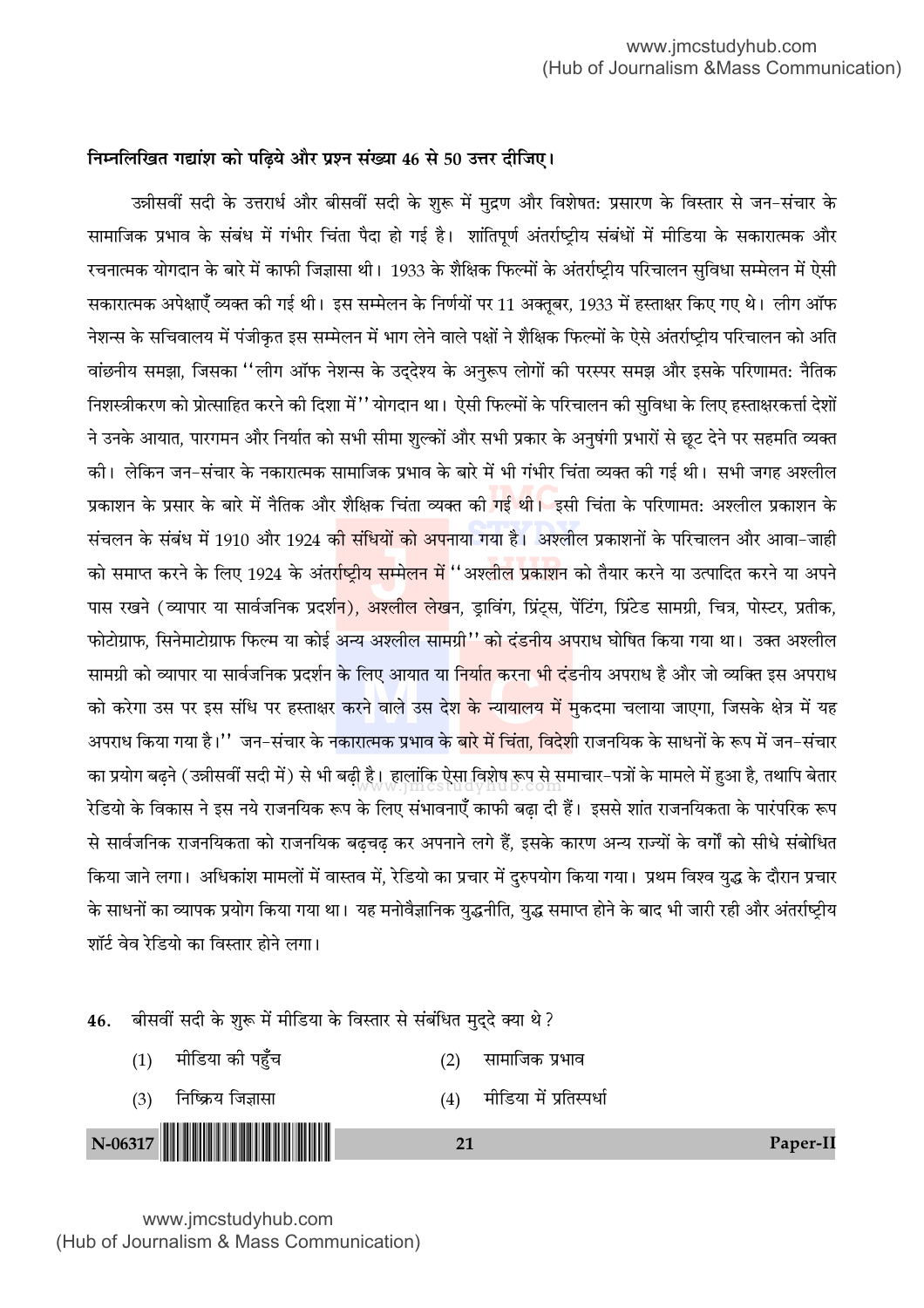47. The Geneva Convention wanted the promotion of educational films to :

- (1) Export them (2) Import them
- (3) Encourage their circulation (4) Support moral disarmament

48. The 1924 International Convention made the declaration that the trade and public exhibition of obscene matters are :

- (1) A punishable offence
- (2) A transient phenomenon
- (3) To be exempted from customs duty
- (4) Artistic representations



**49.** What was the other concern of the Convention ?

- $d$ iplomacy **J** (1) Emphasis on traditio<mark>nal forms of sil</mark>ent diplomacy
- (2) Use of newspapers for communication
- (3) Use of media as instruments of diplomacy
- (4) Understanding the new forms of media

50. The passage has an over-all description of mass media's :

- (1) Role for peaceful purposes w.jmcstudyhub.com
- (2) Adoption of important treaties
- (3) Use for educational communication
- (4) Positive as well as negative use

 $-0.00 -$ 

N-06317 !N-06317-PAPER-II! <sup>22</sup> Paper-II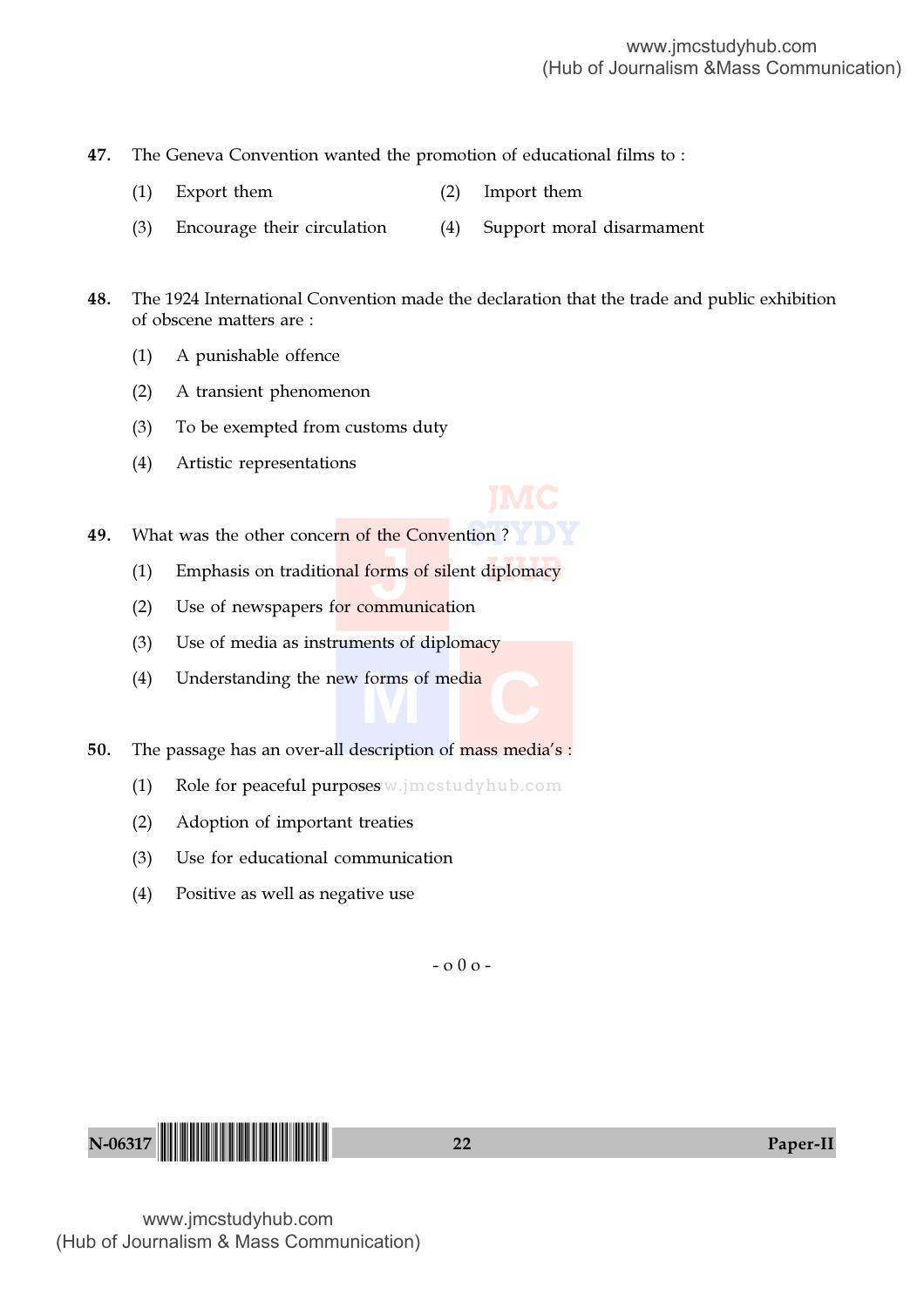47. जेनेवा सम्मेलन निम्नलिखित में से किसके लिए शैक्षिक फिल्मों को बढ़ावा देना चाहता था?

- $(1)$  निर्यात करने के लिए  $(2)$  आयात करने के लिए
- (3) उनका परिचालन बढ़ाने के लिए (4) नैतिक निशस्त्रीकरण के समर्थन के लिए

48. 1924 के अंतर्राष्ट्रीय सम्मेलन में घोषणा की गई थी कि अश्लील सामग्री का व्यापार और सार्वजनिक प्रदर्शन :

**STYDY**

- (1) दंडनीय अपराध है।
- (2) अस्थायी परिघटना है।
- (3) उसे सीमाशुल्क से छूट दी जाए।
- (4) कलात्मक प्रस्तुति है।
- 49. इस सम्मेलन की अन्य चिंताएँ क्या थी ?
	- .<br>इ.प. पर<sup>ः</sup><br>-(1) शांत राजनयिकता के पारंप<mark>रिक रूप पर बल</mark>
	- (2) संचार के लिए समाचारपत्रो<mark>ं का प्रयोग</mark>
	- **M C** (3) राजनयिकता के साधन के रूप में मीडिया का प्रयोग
	- $(4)$  मीडिया के नये रूप को समझना
- 50. इस गद्यांश में जन-संचार के निम्नलिखित में से किसका समग्र विवरण दिया गया है?
	- www.jmcstudyhub.com (1) शांतिपूर्ण प्रयोजनों के लिए जन-संचार को भूमिका
	- (2) महत्वपूर्ण संधियों को अपनाना
	- (3) शैक्षिक संचार के लिए उसका प्रयोग
	- (4) सकारात्मक तथा नकारात्मक प्रयोग

- o 0 o -

N-06317 <sup>23</sup> Paper-II !N-06317-PAPER-II!